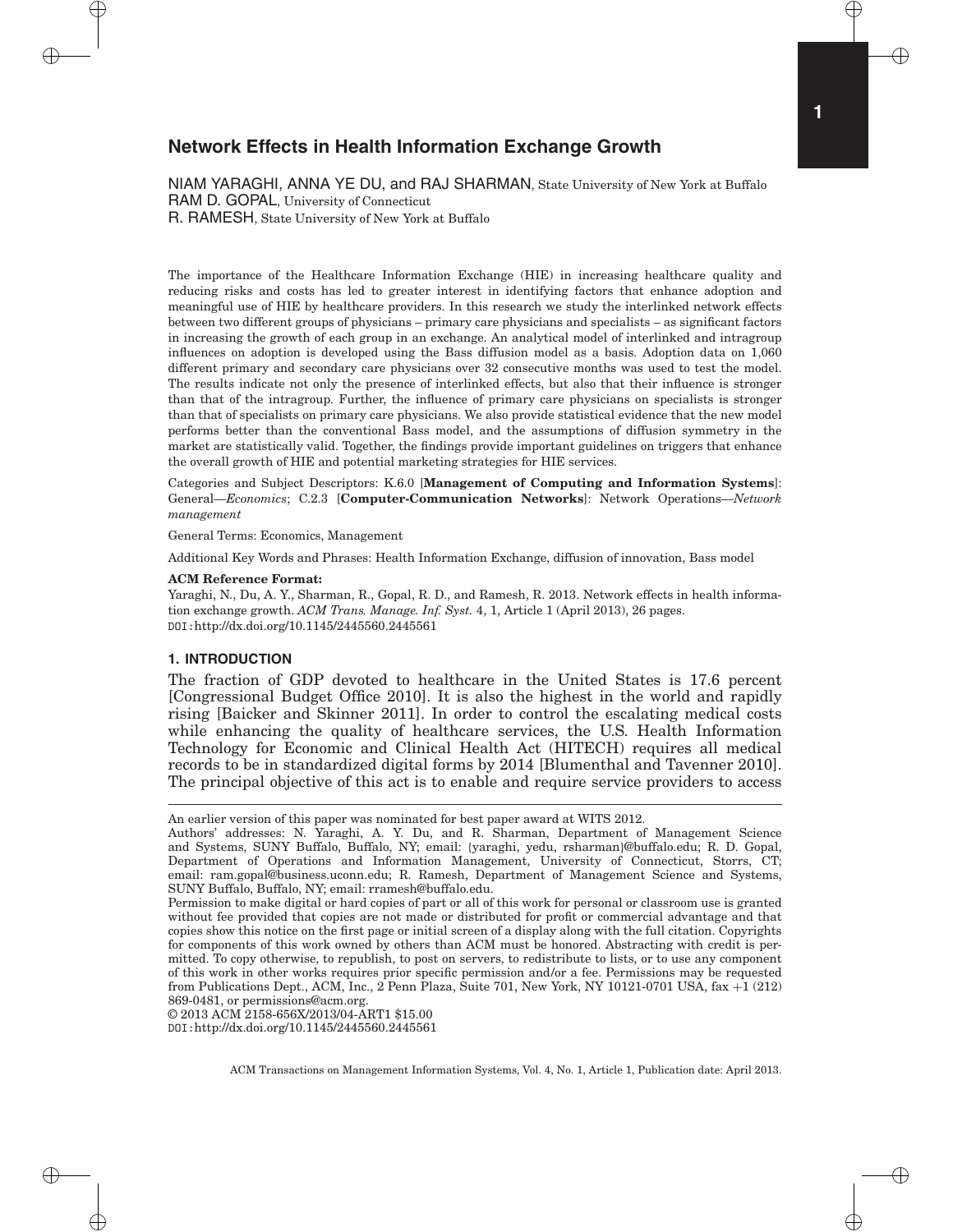medical data in a timely and cost-effective manner. The act also incorporates financial incentives to service providers for using digital data services as well as penalties for not doing so. This has created considerable pressure on both healthcare service units and individual practitioners to rapidly develop and adopt e-healthcare systems [Venkatesh et al. 2011].

Timely access to medical records can help physicians make better decisions, save more lives, and reduce huge costs by avoiding redundant tests or wrong diagnoses [Anderson et al. 2002; Bates et al. 1998, 1999; Brennan et al. 2005; Robinson et al. 2012]. A Health Information Exchange (HIE) is a Web-based service for sharing medical information among healthcare providers, and has been shown to be of significant importance in enhancing the quality, efficiency, and patient safety in healthcare systems [Bieszk et al. 2003; Fontaine et al. 2010a; Hincapie et al. 2010]. However, despite the potential benefits, the growth of HIEs has been limited and, in many cases, has fallen short of expectations [Agarwal et al. 2010b]. Financial factors [Fontaine et al. 2010b; Jha et al. 2009], functionality concerns [DesRoches et al. 2008; Poon et al. 2004], user resistance [Agarwal et al. 2010a; Reardon and Davidson 2007], privacy concerns [Anderson and Agarwal 2011; Angst and Agarwal 2009; Miller and Tucker 2009], and lack of strict governmental regulations [Bender et al. 2005; Ozdemir et al. 2011] are among the most studied barriers to the adoption of health information technology.

Many studies of e-healthcare systems have specifically focused on their adoption and usage by a variety of participating healthcare-providing entities. Based on a survey of a large number of physicians, Audet et al. [2004] conclude that adoption of IT tools is uneven, and that a technological divide exists between physicians, depending on their practice environment and mode of compensation. CW and E [2005] report that the most frequent use of IT tools by physicians is for billing purposes. By aggregating data in previous studies, Ford et al. [2006] provide some predictions for Electronic Health Record (EHR) systems in 2014. Ozdemir et al. [2011b] analytically investigate the adoption of EHR and the effect of electronic data sharing on consumer and provider surpluses. They report evidence that health-care providers may not have an incentive to share patients' records electronically. Miller and Tucker [2009] examine the effects of privacy protection laws in different states on the diffusion of electronic medical records. They find that state privacy protection of hospital medical information is significantly inhibiting EMR adoption.

Although the prior studies shed light on a number of drivers of and barriers to ehealthcare technology adoption, most of them are based on survey data focusing on practitioner perceptions in a single time period, and hence, do not directly address the temporal dimensions of adoption. The temporal dimensions include diffusion of awareness and participation at different levels in e-healthcare over time. Diffusion occurs through social contagion caused by endogenous and exogenous agents in the underlying healthcare communities and by the interactions between the drivers of and inhibitors to adoption. Moreover, the studies which are based on survey data rather than actual longitudinal observations of behaviors may introduce measurement errors which could limit the survey-based studies to outcomes that are only perceptible to community members [Angst and Agarwal 2009; Venkatesh et al. 2011]. In this study, we consider HIE as a multisided platform. HIE connects different sides of the healthcare market and facilitates the exchange of medical records among the different specialties of physicians. To operate efficiently, with all sides on board, is a crucial necessity for multisided platforms. We investigate the network externalities created between and among different sides of the healthcare market and study the relative role of these effects on attracting new members to the platform. The principal contributions of this research are threefold. We summarize them as follows.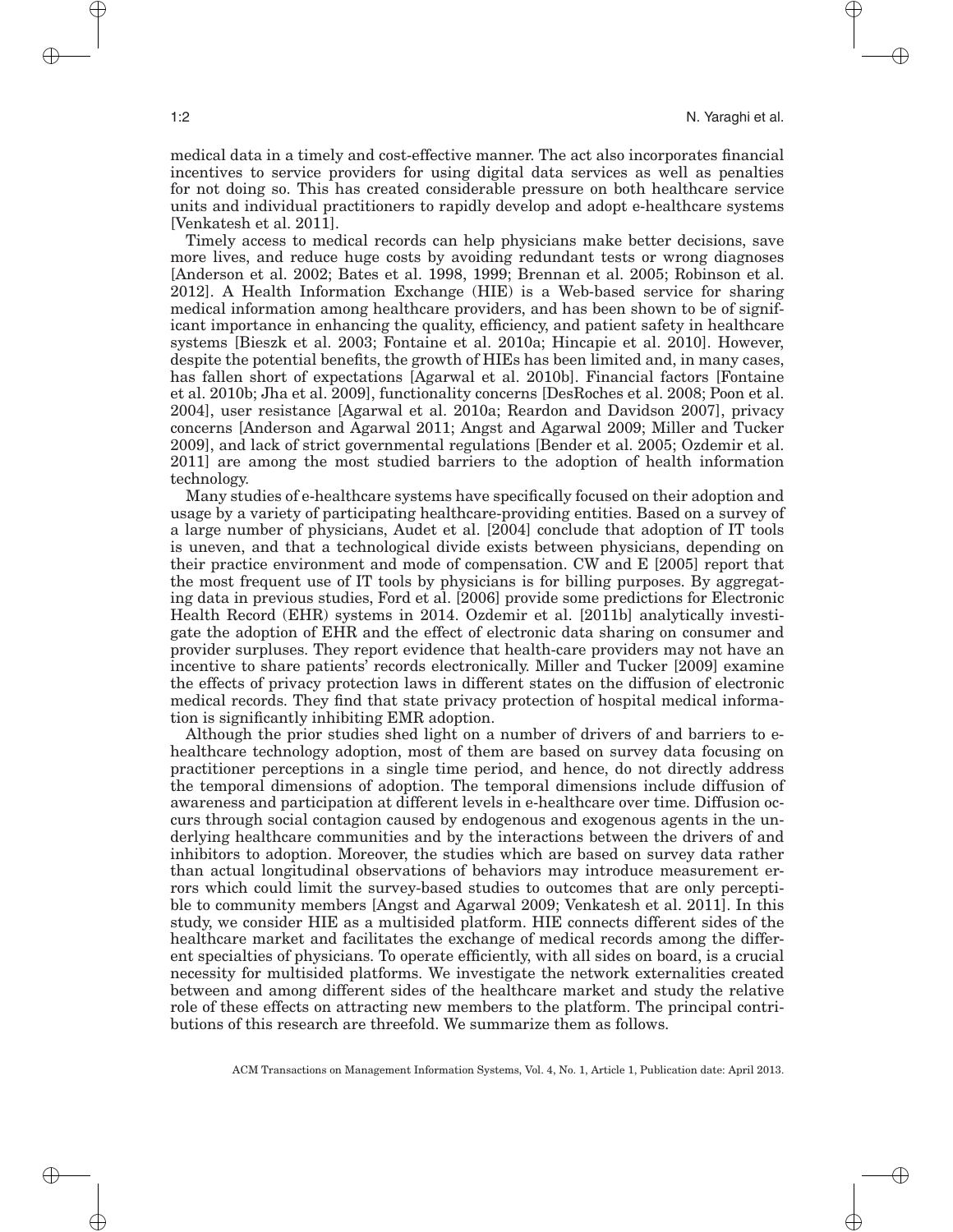First, we develop a novel HIE adoption model that extends the traditional Bass innovation adoption model [1969] to a group-based and interlinked network adoption process. This model views HIE as a multisided platform and characterizes the adoption process in terms of intra- and intergroup network externalities. We study two broad but distinct groups of HIE users, that is, primary care physicians and specialists, and the network externality effects on adoption among them. We refer to the cross-externalities between the two groups as the *interlinked network growth effects*. Similarly, we refer to the externalities arising out of imitating the innovators within each exclusive group as the *intragroup effects*. The social networks and multisided platform theories offer effective interpretations of these effects, as follows. The interlinked effects could result from the signaling across the weak ties between the two groups as well as the cross-externalities of increased values perceived, or even realized, by each respective group due to the growth in the other group over time. Similarly, the intragroup effects could result from cohesion, structural equivalence, and social contagion through word-of-mouth [Peres et al. 2010; Zhang et al. 2012].

Second, we conducted a longitudinal study of adoption behaviors over a three-year period to validate the proposed model and draw inferences. The data from this study provides the basis for a set of adoption-related analyses carried out as follows. Initially, we theoretically investigated the Bass diffusion model [Bass 1969] and the applicability of its assumptions in the HIE context. The Bass diffusion model considers a homogeneous adoption community, and hence does not account for the interlinked effects. Consequently, the assumptions of fixed innovation and imitation effects across the members of a single community will be violated in a heterogeneous population served by a multisided platform.

Third, we statistically show that the assumptions of diffusion curve symmetry and fixed innovation and intragroup imitation effects hold true in the proposed HIE adoption model. We also establish the explanatory power of the proposed model by showing that it is statistically preferred to the traditional Bass model. All the above contributions would also serve as substantial foundations for future investigations in this area, while also offering a theory grounded in the explanatory framework for the current study.

The article is organized as follows. Section 2 presents the related work in the field of network externalities. Next, Section 3 presents the theoretical and conceptual foundations of HIE market networks and introduces the longitudinal study conducted in this research. Section 4 develops the proposed network effects model, and Section 5 develops hypotheses on the effects proposed from this model. These hypotheses are derived from a theoretical analysis of adoption drivers and a patient-flow analysis of longitudinal usage logs by physician members of an HIE. Section 6 presents results on the statistical analyses on intragroup and interlinked effects, properties of the proposed adoption model and its statistical preference over the Bass model. In Section 7, we discuss the practical and theoretical implications of our findings. Finally, Section 8 presents the conclusions with directions for future research.

# **2. RELATED LITERATURE IN MULTISIDED PLATFORM ECONOMICS**

Multisided market economics has attracted the attention of many researchers. The major difference between the multisided markets, as compared with the single-sided markets, is that the success of the multisided market depends on having all sides on board. A classic example of such markets is online dating Web sites. The platform connects men and women as two sides of the market. Since each member's perceived value depends on the number of members from the opposite sex on the other side, the platforms try to attract as many members as possible on both sides. The challenge in these markets is that all sides should be present to realize the optimal performance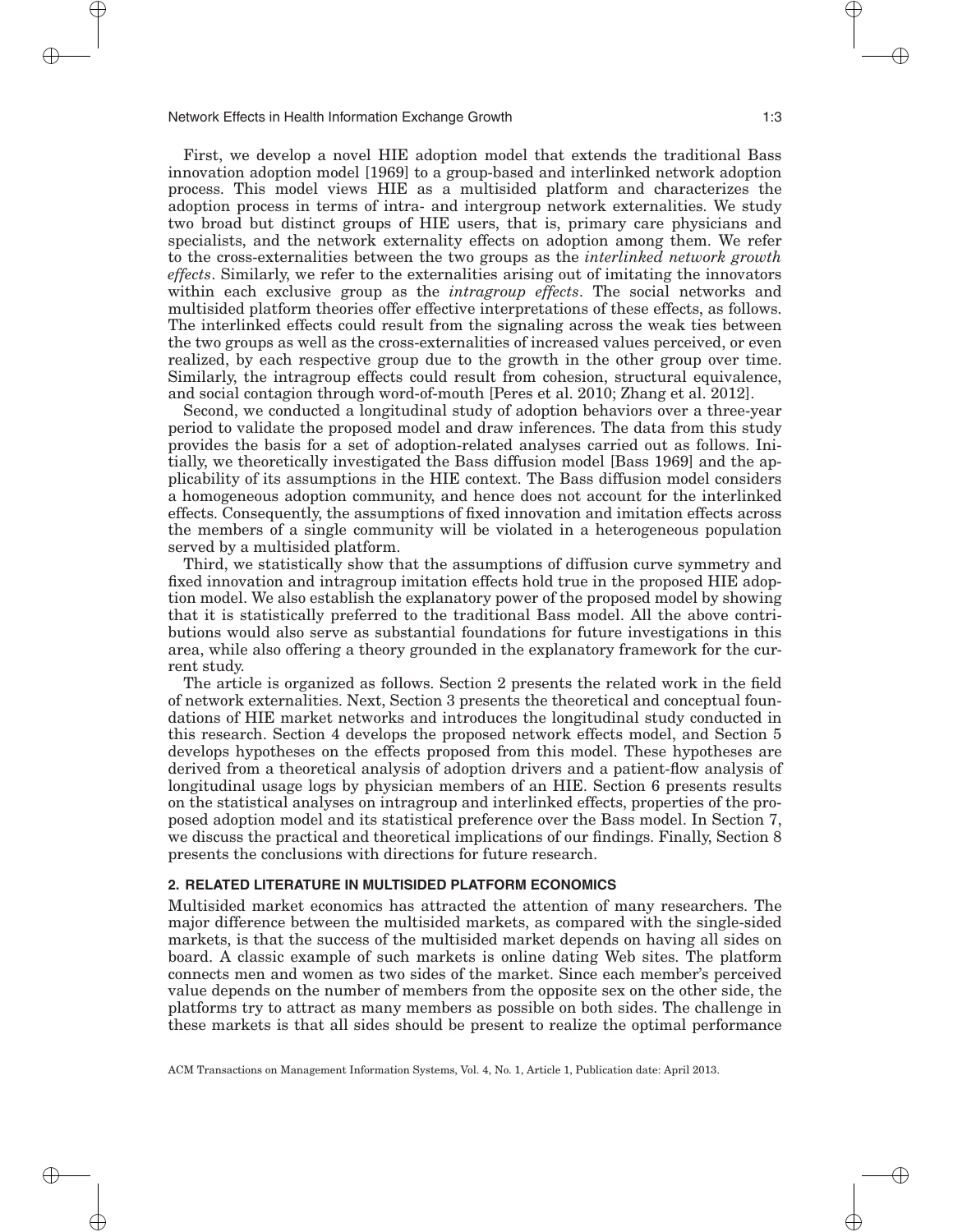of the platform, but neither will have enough incentive to join without the other side already being on board. This problem is commonly referred as the "chicken and egg problem".

Evans [2003] points out three necessary conditions in order for a multisided platform to emerge: (1) existence of distinct groups of users; (2) creation of value for members of one side by the members on the other side; and (3) the possibility of facilitating coordination between members more efficiently than via direct bilateral relationships. He studies two cases of multisided platforms, palm OS and Diners Club payment cards, and points out three common business models among them. These include the importance of pricing strategies for both attracting and keeping all sides of the platform; the common occurrence of multihoming in these platforms; and starting as a small scalable platform as a solution to deal with the pricing complexity.

Parker and Van Alstyne [2005] show that network externalities will help a firm to invest in a product it intends to give away for free even in the absence of competition. The cost of giving free away products will be covered by the increased demand in the premium product as a result of the free product market. In this case, market complementarity arises from an internetwork externality. In the case of multisided platforms, this conclusion can be generalized by providing the service for free or at a reduced cost to the side that generates the maximum externality benefits.

Rochet and Tirole [2003] studied the competition and pricing models among the multisided markets and derived simple formulas governing the price structure in twosided markets which also apply to a wide set of different governance structures, including private monopoly and a Ramsey planner. By briefly studying different cases of multisided platforms, such as credit cards, internet and video gaming consoles, they show that despite the differences among the pricing strategies of these platforms, their profits will be maximized when transactions between both sides of the market are maximized. This attracts more members on both sides, which is crucial to success.

Caillaud and Jullien [2003] analyze a model of imperfect price competition between multisided platforms. They show that these platforms have incentives to propose nonexclusive services to gain competitive advantage and larger market share. Based on this finding, they propose divide-and-conquer marketing strategies in which profits from one side of the market subsidizes the costs on the other side of the market.

The latter two studies on pricing strategies were developed in a greater extent by Armstrong [2006]. He studied three important models in pricing structure of multisided platforms: monopoly platforms, two-sided single homing, and competitive bottlenecks. The determinants of equilibrium prices are the magnitude of the cross group externalities, whether fees are levied on a lump sum or per-transaction basis, and whether agents join one platform or several platforms. As discussed in the previous section, most of the prior literature on e-healthcare technologies investigated diffusion from the end-users' point of view, which is a single-community perspective. To the contrary, HIE systems are multisided platforms that necessitate a multicommunity view of adoption.

HIE is a fairly new phenomenon and its multisided nature makes it very different from other e-healthcare systems. They face higher velocity of innovation and turbulence in revenues, market shares, and profits for firms [Baldwin and Clark 2000]. The direct and indirect network effects resulting from growing membership and participation in a multisided platform play very important roles in enhancing the values derived by the different constituting sides of the platform, and thus increasing future membership rates [Evans and Schmalensee 2007; Gawer 2009]. Furthermore, besides being multisided, the overall user environment of an HIE platform exhibits extensive interpersonal interactions among members of different user communities to which the HIE services are targeted. Potential members of the HIE system have a high degree of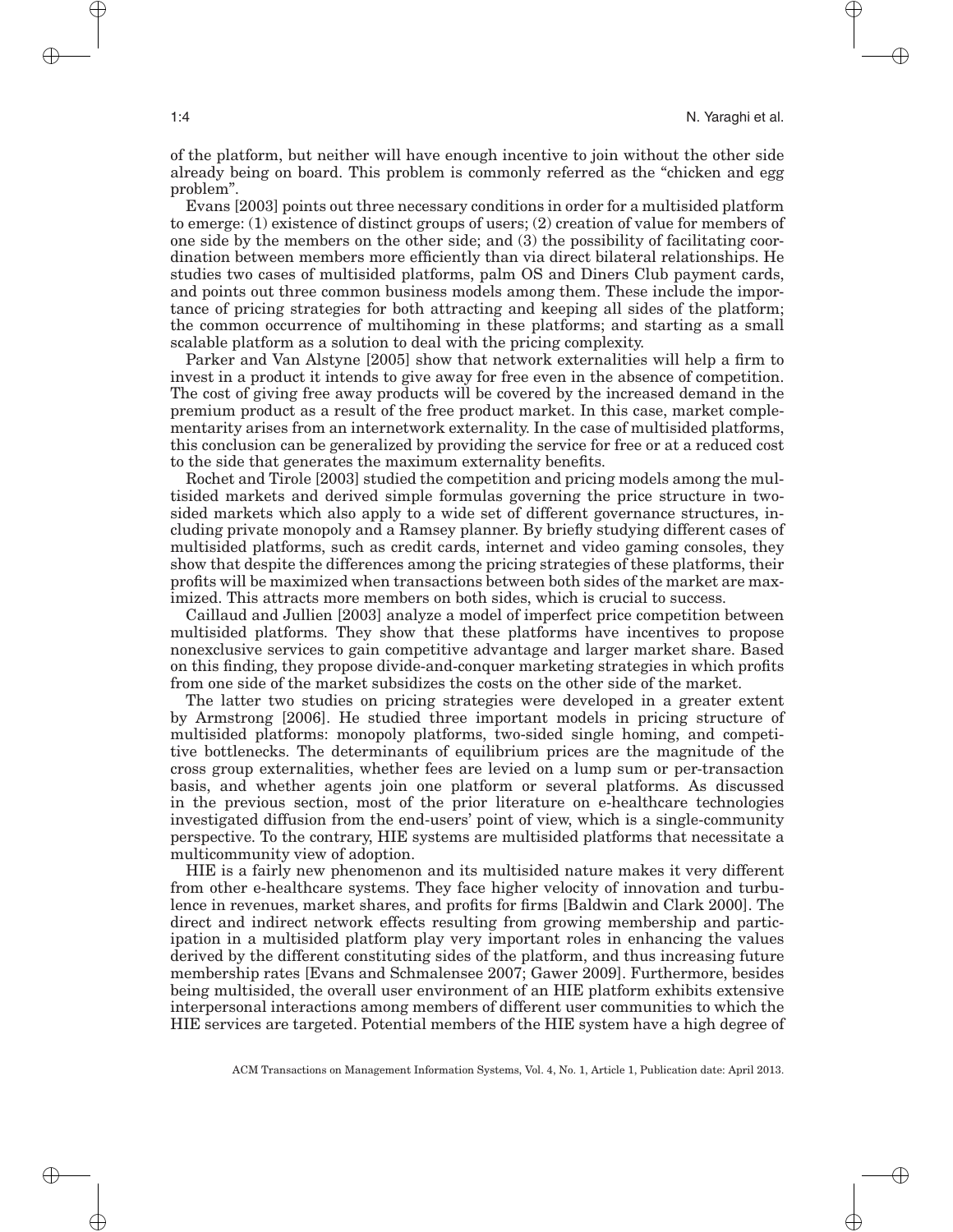social interaction among themselves, and their decisions about joining a HIE services network are highly affected by social factors such as signaling, cohesion, and structural equivalence. These effects are also underscored by the fundamental motivations behind the multisided HIE systems. These platforms are designed to efficiently link and enhance communication and information-sharing among diverse providers in a healthcare services value chain.

In the current article we investigate the growth of HIE as a multisided platform, which facilitates the coordination between two distinct groups of users, that is, primary care physicians and specialists. The literature on HIE and the drivers of its growth as a multisided platform is still in its infancy, and this research is probably the first of its kind to consider HIE as a multisided platform and to study the effects of network externalities of different user groups on each other adoption behaviors. These externalities occur as intragroup growth within each group and as intergroup cross externalities among groups.

## **3. ANALYSIS OF HIE MARKET NETWORKS**

We model the adoption processes in HIE market networks using the traditional Bass model [1969] as their theoretical foundation. In this section, we first summarize the basic concepts of the Bass model, its assumptions and limitations in the HIE market context. Next, we develop an analysis of HIE market structures and adoption processes. Subsequently, we describe the longitudinal study and the data sets used.

Innovation diffusion is the process by which an innovation spreads through certain channels over time [Mahajan et al. 1990]. The Bass model [1969] is a well-known diffusion model that depicts the successive increases in the number of adopters of an innovation over time. The potential adopters are either influenced by external sources (such as marketing and mass media) or internal sources (such as word-of-mouth). The first group is called the "innovators," while the second group is called the "imitators". The Bass model is derived from a hazard function and depicts the probability of adoption at time *t*, given that it has not yet occurred as

$$
\frac{f(t)}{1 - F(t)} = p + qF(t),
$$
\n(1)

where  $f(t)$  is the probability density of adoption at time t and  $F(t)$  is the cumulative probability function. The coefficients of *innovation* and *imitation* are indicated by *p* and *q*, respectively. This nonlinear differential equation can be solved for  $F(t)$  as

$$
F(t) = \frac{1 - e^{-t(p+q)}}{\frac{q}{p}e^{-t(p+q)} + 1}
$$
\n(2)

If we consider *m* as the total number of possible adopters in the market, then we can write Eq. (2) as

$$
Y(t) = m \frac{1 - e^{-t(p+q)}}{\frac{q}{p}e^{-t(p+q)} + 1}
$$
\n(3)

where *Y*(*t*) is the cumulative number of adopters until time *t*. Jiang et al. [2006] prove that if  $q > p$ , then the Bass diffusion curve over the interval between 0 and  $2T^*$  is symmetric with respect to  $T = T^*$ , where  $T^*$  is the time of peak adoptions. Using the Bass model as the viewing lens, we analyze the HIE market segments and their characteristics in the following discussion.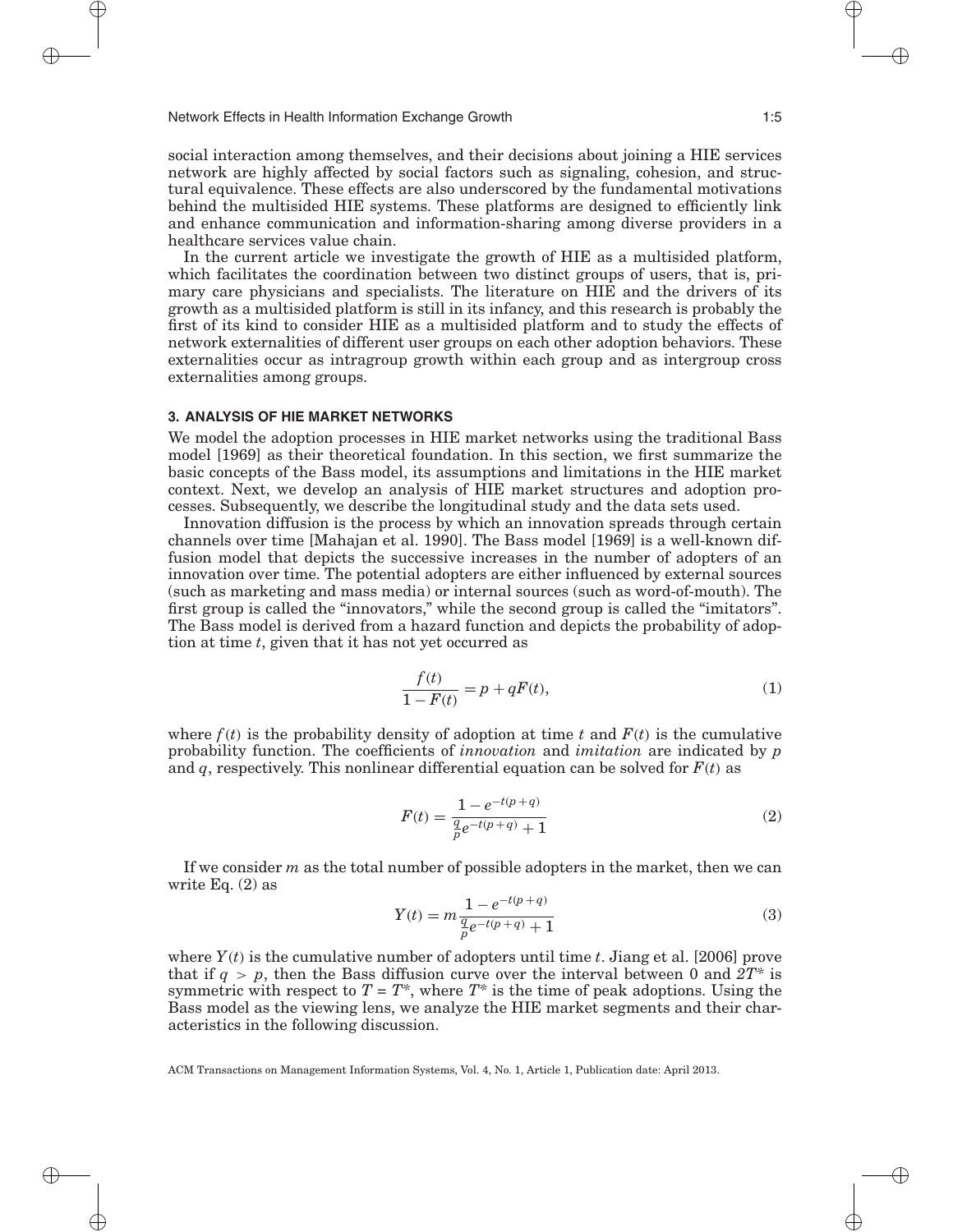#### **3.1. Market Segments and Interactions**

The Bass model assumes a homogeneous population of adopters, where adoption takes place through word-of-mouth. The word-of-mouth propagation of ideas is assumed to occur randomly, and hence uniformly over the entire population. Although the Bass model could explain the diffusion of a variety of new products in different markets, it does not consider the facts that (a) a population could indeed be a network of individual entities or community members where the links between the network nodes would determine how communication is propagated; (b) the network could consist of different clusters or subnetworks with unique attributes; and (c) word-of-mouth communication could spread differently in each cluster [Valente 2010:20]. In the healthcare setting, although an HIE platform is a single exchange, it is marketed to physicians with very different characteristics. Due to their different specialties, a community of physicians would span significantly different market segments and members of the segments would have different networks of friends, colleagues, and professional associates. Therefore, diffusion of HIE services is not necessarily homogeneous as implied by the Bass model. In this context, the following observations on healthcare communities, with particular relevance to HIE market networks, are critical.

Physicians in general tend to form into broad subcommunities of *primary care* (internal medicine, pediatrics, family medicine, emergency medicine, and obstetrics/gynecology) and *specialists* (allergy and immunology, cardiology, pulmonary, infectious diseases, etc.). Typically, the first point of entry into a healthcare system for most patients is through the primary care physicians; patients access specialists mainly through referrals from the primary care physician.

A community of physicians in an HIE setting is not as large as the communities involved in traditional product markets. As a result, the interactions among physicians in an area tend to occur at three significant levels: *social*/*professional, patient-specific*, and *random.* The social/professional encounters may occur at professional meetings, hospital settings, and sponsored events, to name a few. The patient-specific interactions occur at two sublevels: *referral* and *non-referral*. The interactions through patient referrals occur among physicians when patients are formally referred by one physician to another. The nonreferral interactions occur when patients see physicians without formal referrals from other physicians who have seen them. A typical example of a nonreferral interaction occurs when a patient visits a hospital emergency room due to an acute situation, which later brings about an interaction between the emergency physician and the patient's family physician. In both referral and nonreferral based interactions, the patients and their medical records serve as the linkages between physicians. The significance of the social/professional and patient-specific interactions among the three modes of communication is an important departure from traditional product markets where the word-of-mouth effect is mostly a random phenomenon.

Members in each community tend to interact more with each other, both socially and professionally, rather than with members across communities. The referral-based interactions are *planned* between physicians and patients, and so are far greater between distinct groups of physicians than within a group. Contrarily, the nonreferral interactions are *unplanned*, and hence could be more sporadic. Note that the primary care physicians are the first points of contact for patients who are then referred back and forth between the primary care doctors and the specialists. So we may logically observe that a physician would encounter social/professional influences from within his group, a majority of patient-specific influences from outside his group through referral practices, and random influences from throughout the healthcare community. As a result, HIE adoption rates are not necessarily the same for different groups of physicians; the proclivity and disposition towards HIE adoption by specialists could be quite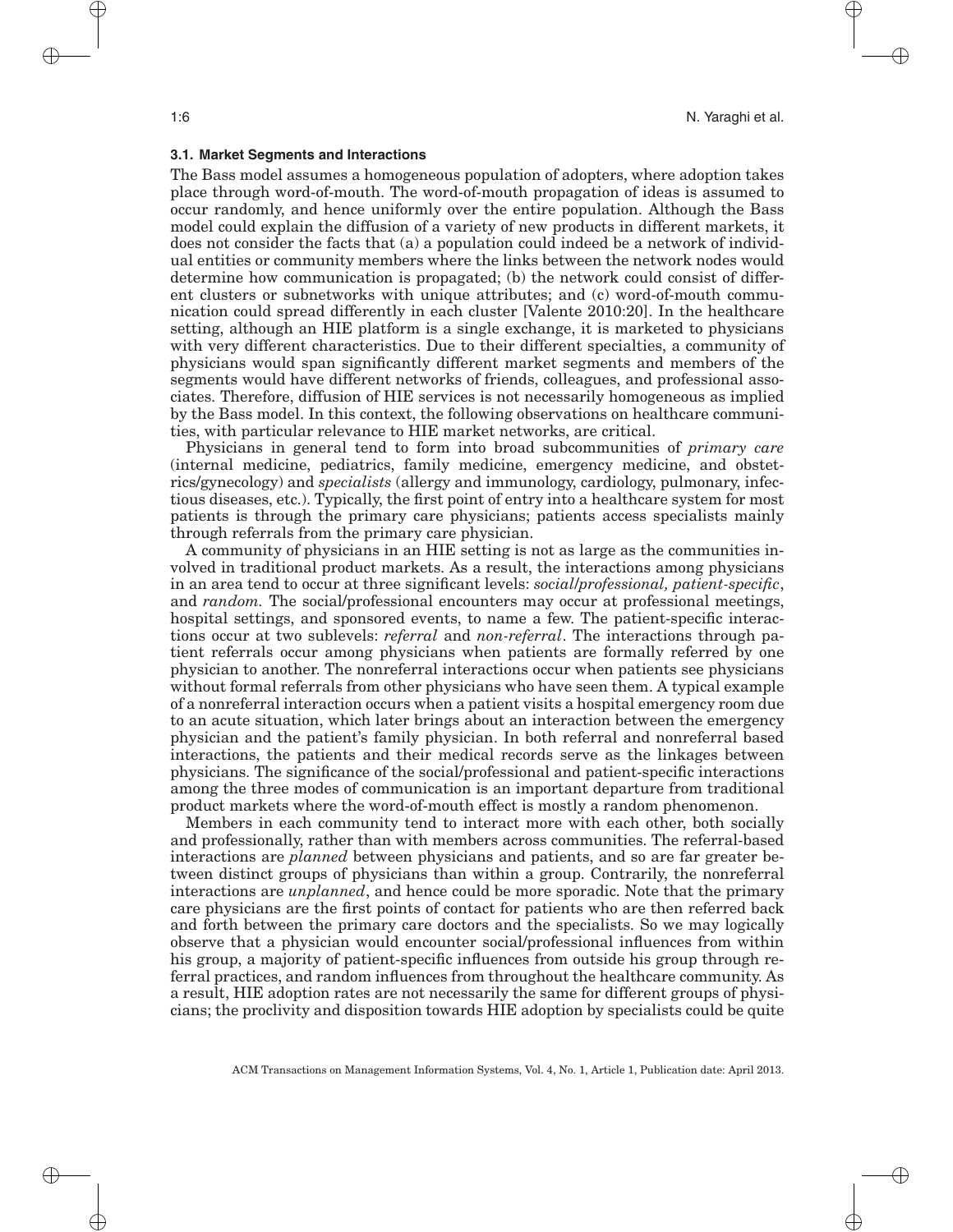different from that of primary care physicians due to their different responsibilities, work situations, priorities, etc. Finally, the media may also influence people's adoption decisions differently [Valente 2010:177].

## **3.2. HIE Network Externalities**

Despite their differences, the healthcare market segments have connections with each other not only due their professional contacts, affiliations, and associations, but also due to the increased value of the HIE to individual members, arising as a result of more members joining the network in each segment. Besides the value of data sharing, a new member who joins the system would also bring in more patient records to the database through their own consenting patients; consequently, this would increase the total amount of accessible data in the network, yielding increased values for the other members as well. Therefore, while the Bass model captures only the word-of-mouth effect in a uniform market population, we can easily observe that complex, utilitybased network externality effects are in play in a multisegmented HIE market. Being a multisided platform, a HIE logically engenders both same-side and cross externalities among its constituent market segments. The same-side externalities can be regarded as intra-group effects and the cross externalities as the inter-linked group effects on HIE adoption.

We held extensive discussions with a team of medical experts, who indicated that primary care and specialist physicians comprise two distinct but related groups of HIE users. While it is possible to further classify these groups into specialty-based schemes, the experts agreed that the two broad groups would be sufficient for the scope of this study to adequately explain the interlinked effects between them. The experts also concurred that the interlinked effects are key drivers of adoption, and believed that these effects could typically be stronger than the intragroup effects. According to them, the patient-specific interactions, especially those occurring under referrals, could be significantly more effective in influencing adoption behaviors than the other modes of communication. Furthermore, most of the patient referrals occur between the primary care group and the specialist group; referrals within the specialist group, such as those from a specialist to a subspecialist are comparatively far fewer. Therefore, based on the experts' opinions and the above referral practices, we employed a classification strategy comprising of the two groups, primary care and specialists, in this research.

While intragroup adoption influences arise from the formal and informal networks that promote sharing domain knowledge and networking opportunities within a group, intergroup influences arise from typical patients treated by the two groups. Hence, the adoption of HIE by one group has the potential to enhance access to pertinent patient information and improve care given by the second group. Furthermore, we also expect that the two groups of primary care and specialist physicians affect each others' adoption behaviors, based on Granovetter's [1973] argument about the strength of weak ties in social networks. Members of each group tend to have more contact with each other than the members of the other group, and thus have the same access to the same information. Consequently, information received from colleagues within a group tends to be quite redundant. New information comes from weak ties, which are the ties to members of the other group. The weak ties enable the information to traverse bridges and connect otherwise disconnected groups [Valente 2010:182]. When more people join the system in one group, the probability of transferring the information to the other group increases, and thus the probability of adoption increases as well. In the current context, the weak ties are enabled through patient-specific interactions where the patients could serve as the signaling agents to both sides of the weak ties.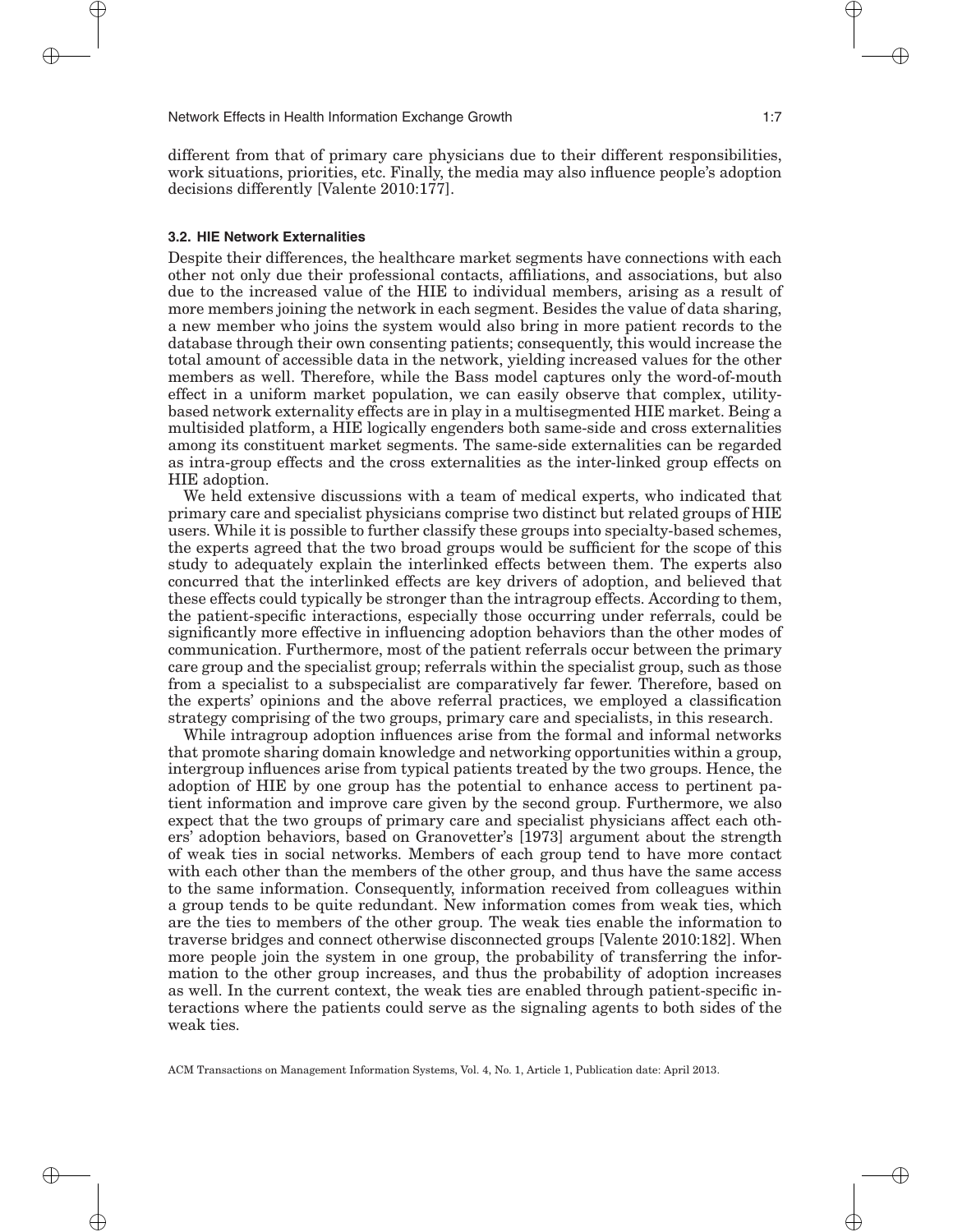## **3.3. The Longitudinal Study**

We studied HEALTHeLINK, which is a Web-based Regional Health Information Exchange Organization (RHIO) in Western New York. Created in 2008, it currently has over 2000 members consisting of physicians, nurse practitioners, nurses, and physician assistants. While most of these members are directly connected to HEALTHeLINK via their own interoperable EMR systems, they can also manually download data either through a Web portal called Virtual Health Records (VHR) or a Web service called ClinicalDocs, both operated by HEALTHeLINK. HEALTHeLINK provides three kinds of data: lab reports, radiology reports, and prescription data, all provided by major data providers consisting of hospitals, labs, and radiology units. HEALTHeLINK is a one-way highway of data flow from hospitals, labs, and radiology to users. Access to this data is subject to patient consent, which can be obtained at any participating healthcare-providing center. Once a patient consents, his/her medical data becomes available to HEALTHeLINK members.

HEALTHeLINK provides a central repository where the records of consenting patients are stored. Therefore, physicians do not directly exchange medical records with each other, but instead, simply download and upload data to the HEALTHeLINK servers. A principal source of the database is the Western New York hospital network system. When patients visit hospitals, their data records are originated upon consent and pushed to the HEALTHeLINK database. The data records grow in detail as further data is added by the labs, radiology centers, pharmacies, and service providers participating in the HIE. Patient consent is also requested when they visit individual physicians or group practices that participate in the HIE. Upon consent, these offices also serve as originators of HEALTHeLINK data records. Therefore, as more physicians join the HIE, the chances are greater that patients will consent upon recommendations of their physicians, and thus their medical records become available on the HIE system.

We analyzed two different HEALTHeLINK data sets in this research: an adoption data set and a usage data set. The usage data set was employed to derive plausible hypotheses on the intragroup and interlinked network effects of the proposed model. The adoption data set was used to test these hypotheses. The adoption data set consists of the member name, specialty, affiliation, and adoption date of all the current members of the HIE system since the date on which the first member joined the system for 32 consecutive months. Since members join HEALTHeLINK at the practice level rather than the individual level, we excluded large practices (with over 80 members) to ensure that the decision about joining the system was made individually and thoughtfully. For the same reason, we have excluded nurses, physician assistants, and nurse practitioners from our study. These professionals work under the supervision of a physician and typically belong to a practice, and thus do not make independent decisions about joining the system. They become members of HEALTHeLINK automatically when their practice or supervising physician joins the HIE. After these refinements, we identified a total of 1061 physician members of HEALTHeLINK. Of these, 680 were primary-care physicians and 381 were specialist physicians. Figure 1 shows the adoption trend on each group over the period in which data was collected.

According to Figure 1, the specialists and primary care physicians closely follow similar patterns in the number of adoptions each month. The increase or decrease in the number of adoptions in a group seems to closely mirror the corresponding changes in the other group. Intuitively, this seems to indicate that the innovation and intragroup imitation effects in the two groups are nearly the same. Furthermore, if we do not consider certain months such as July 2010 that recorded abnormal peaks in the number of adoptions, a gradual increasing trend in the number of adoptions over time can be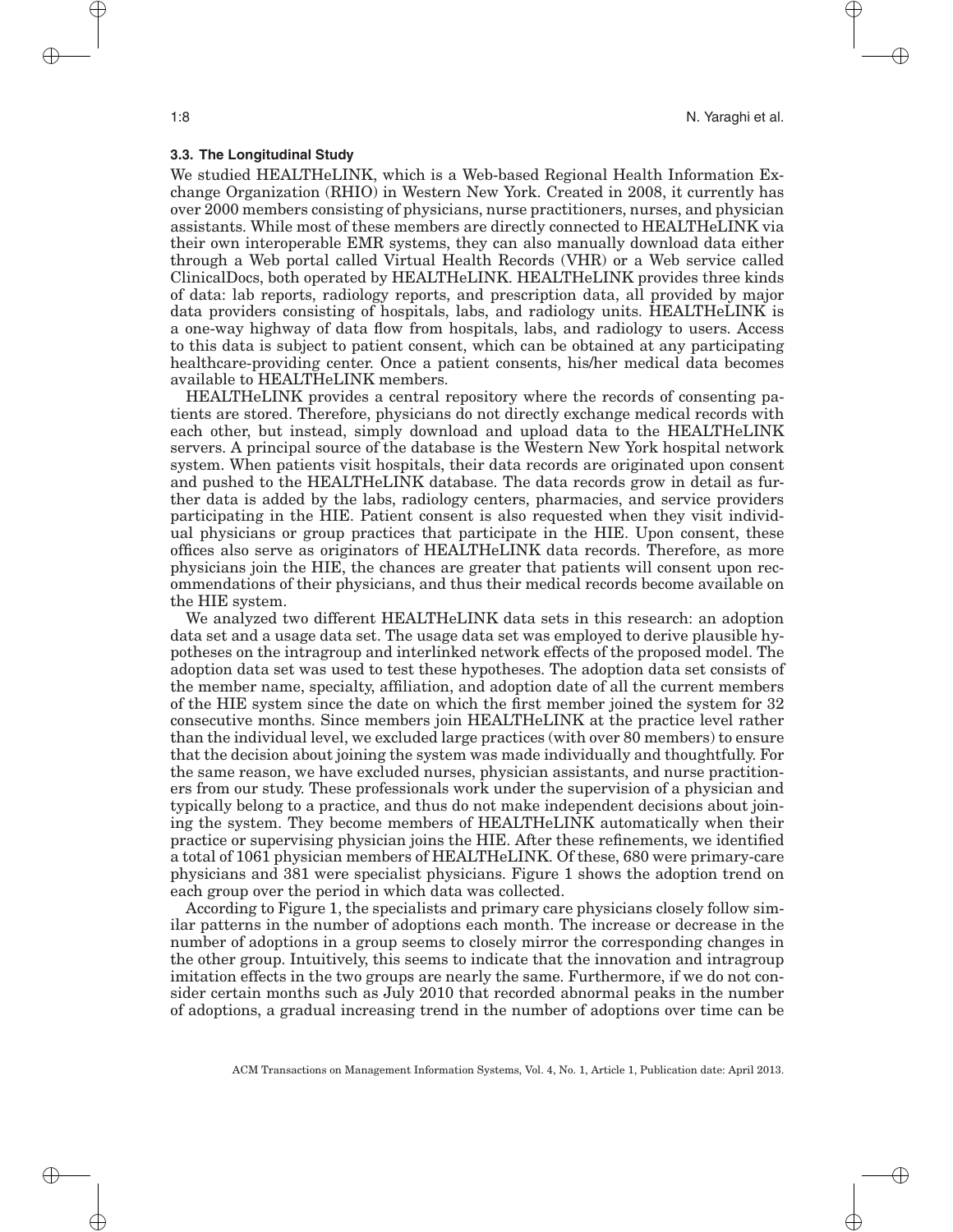

Fig. 1. Adoption trends in different groups.

observed. The adoption behaviors that may be intuitively observed from Figure 1 are formally specified and tested within the framework of the proposed network-effects model.

The usage data set that we analyzed was extracted from the access logs of the HEALTHeLINK Web system, which shows the users who have viewed a specific type of a patient's medical records. This data set has been identity-proofed by thorough cleaning and protected from revealing the identities of patients or HIE members. The identity-proofing involved assigning random identity numbers to patients and the HIE members and enabling access to their records only through these random numbers. The identity-proofed data set shows the accesses to each patient's record by HIE members over time. After cleaning the data, we obtained 35,063 such accesses to patient records from 2009 to 2011. Note that a patient record could be accessed by multiple physicians and that a physician could access multiple patient records. This data was further cleaned and processed to yield 11,701 unique patient records that we accessed via the HIE members during this period. The access patterns that were identified from this data set were used to determine the patient flows among the different physician groups. The patient flows were then used to formulate hypotheses on the parameters of the proposed network-effects model and were subsequently tested. These hypotheses are grounded in social networks and multisided platform theories.

# **4. THE NETWORK EFFECTS MODEL**

The multiple modes of interaction among physicians in a heterogeneous HIE market in fact represent multiple channels of communication and influence over adoption decisions. Therefore, unlike the traditional Bass model, which assumes a uniform but time-dependent word-of-mouth diffusion rate over an entire homogeneous market, the diffusion rates in a heterogeneous and segmented market like HIE will vary across different segments. Hence, the proposed model incorporates a different imitation coefficient for each group, denoted as  $q_1$  and  $q_2$ , respectively. Similarly, the model includes two different innovation coefficients for the respective groups, denoted as  $p_1$  and  $p_2$ .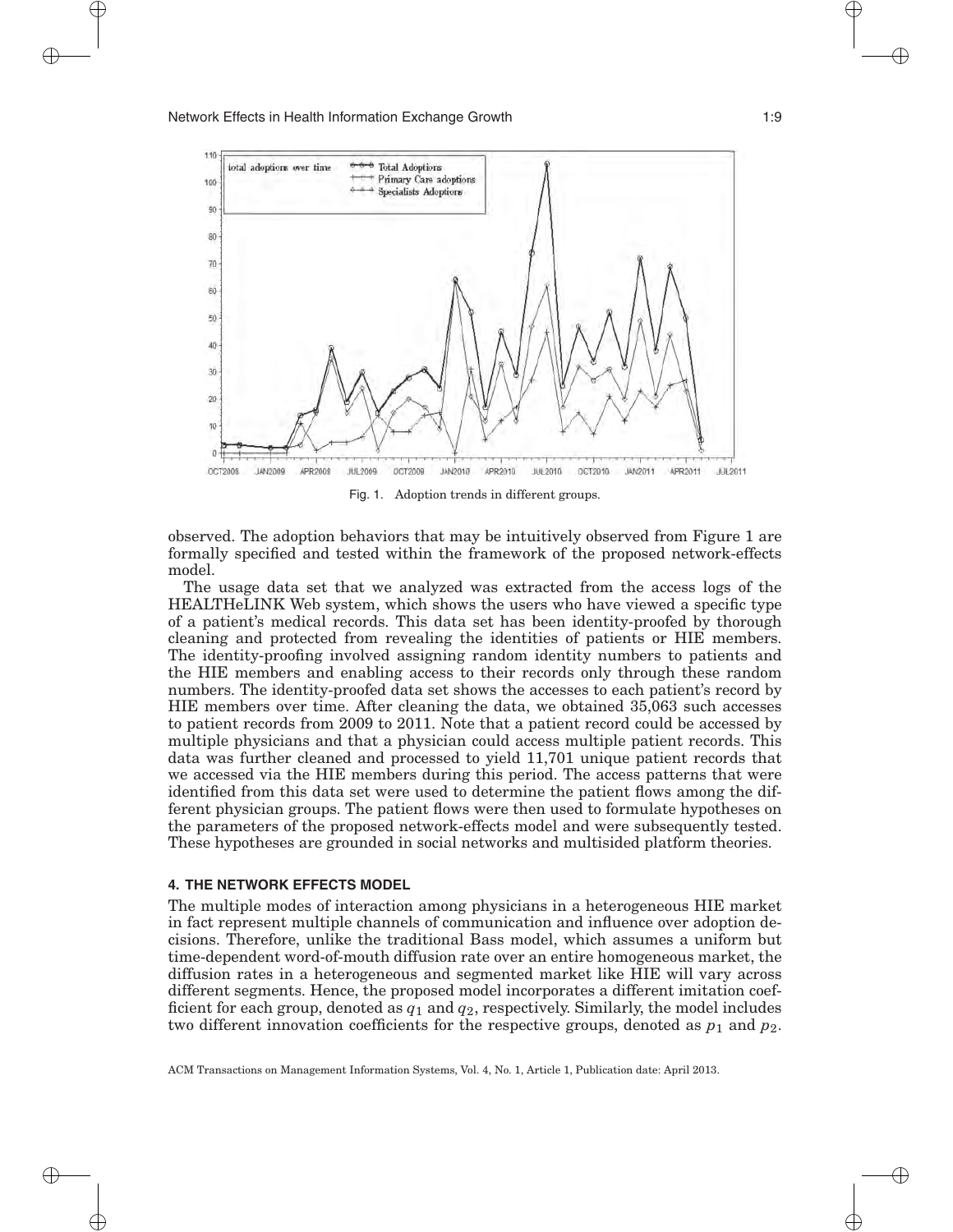This is because the effect of the communication channels on HIE adoption is not necessarily the same among primary care and specialist physicians.

Besides the imitation effects within each group separately, there could also be such imitation effects between groups. This is because a group of potential adopters are not only affected by the previous number of adopters within the same group (intragroup effect), but also simultaneously by the total number of adopters in the other group as well (interlinked effect). For example, when a new member in the primary care group joins the HIE, it could increase the word-of-mouth not only among the other primary care physicians but also in the specialist group, and vice versa. However, the intragroup and interlinked effects are different, since a new member probably has stronger ties within his/her group, and thus the intragroup effect has a different impact on him/her than the interlinked effect. In this context, the intragroup effects can be seen as the outcomes of social/professional and random influences and the interlinked effects as the outcomes of patient-specific and random influences. Similar to the imitation effects in a group being amplified by the total number of adopters within the same group until time *t*, the imitation effect of adoptions in the first group due to the adoptions in the second group is amplified by the total number of adoptions in the second group.

Let the probability density of adoption in group i at time  $t$  be  $f_i(t)$ . We extend the traditional Bass model to simultaneous adoptions in two separate but interlinked groups, as follows.

$$
f_1(t) = [p_1 + q_1 F_1(t) + q_{21} F_2(t)] [1 - F_1(t)] \tag{4}
$$

$$
f_2(t) = [p_2 + q_2 F_2(t) + q_{12} F_1(t)] [1 - F_2(t)] \tag{5}
$$

In Eqs. (4) and 5,  $p_i$  and  $q_i$  are the respective innovation and imitation coefficients for group *i*, and *qij* is the imitation effect of group *i* on group *j*. The nonlinear differential Eqs. (4) and  $(5)$  are transformed into the set of simultaneous Eqs. (6) and (7) which estimate  $Y_i(t)$ , *for*  $i = 1, 2$ , the cumulative number of adopters in group  $i$  at time  $t$ as a function of time and the cumulative number of adopters in the other group. The derivations of Eqs. (6) and (7) are given in the Appendix.

$$
Y_1(t) = m_1 \frac{1 - e^{-(q_1 + p_1)t + \frac{q_2}{m_2}Y_2(t)(\frac{1}{q_1 + p_1}\ln\frac{q_1}{p_1} - t)} - \frac{q_{21}}{p_1 m_2}Y_2(t)e^{-(q_1 + p_1)t + \frac{q_{21}}{m_2}Y_2(t)(\frac{1}{q_1 + p_1}\ln\frac{q_1}{p_1} - t)}}{p_1 e^{-(q_1 + p_1)t + \frac{q_{21}}{m_2}Y_2(t)(\frac{1}{q_1 + p_1}\ln\frac{q_1}{p_1} - t)} + 1} \tag{6}
$$

$$
Y_2(t) = m_2 \frac{1 - e^{-(p_2 + q_2)t + \frac{q_1_2}{m_1}Y_1(t)(\frac{1}{p_2 + q_2} \ln \frac{q_2}{p_2} - t)} - \frac{q_1_2}{p_2 m_1}Y_1(t)e^{-(p_2 + q_2)t + \frac{q_1_2}{m_1}Y_1(\frac{1}{p_2 + q_2} \ln \frac{q_2}{p_2} - t)}{p_2} - \frac{q_2_2}{p_2}e^{-(p_2 + q_2)t + \frac{q_1_2}{m_1}m_1Y_1(t)(\frac{1}{p_2 + q_2} \ln \frac{q_2}{p_2} - t)} + 1}
$$
(7)

Note that the simultaneous system of Eqs. (6) and (7) extends the traditional singledimensional Bass model to two dimensions represented by the two groups. The parameters of the model can be estimated from simultaneous equation-modeling using adoption data on each of the groups over time. Once the parameters are estimated, the solution of the simultaneous system of equations over a continuous time interval would yield the diffusion curve for each of the two groups. As can be seen from the structure of the two equations, the two curves are related over time, and hence can be numerically estimated over any time interval. In fact, such an extension to *n* dimensions when *n* groups are involved is fairly straightforward, albeit algebraically tedious. In the following discussion, we present an analysis of the usage logs that led to the formulation of formal hypotheses on the parameters of the network effects model.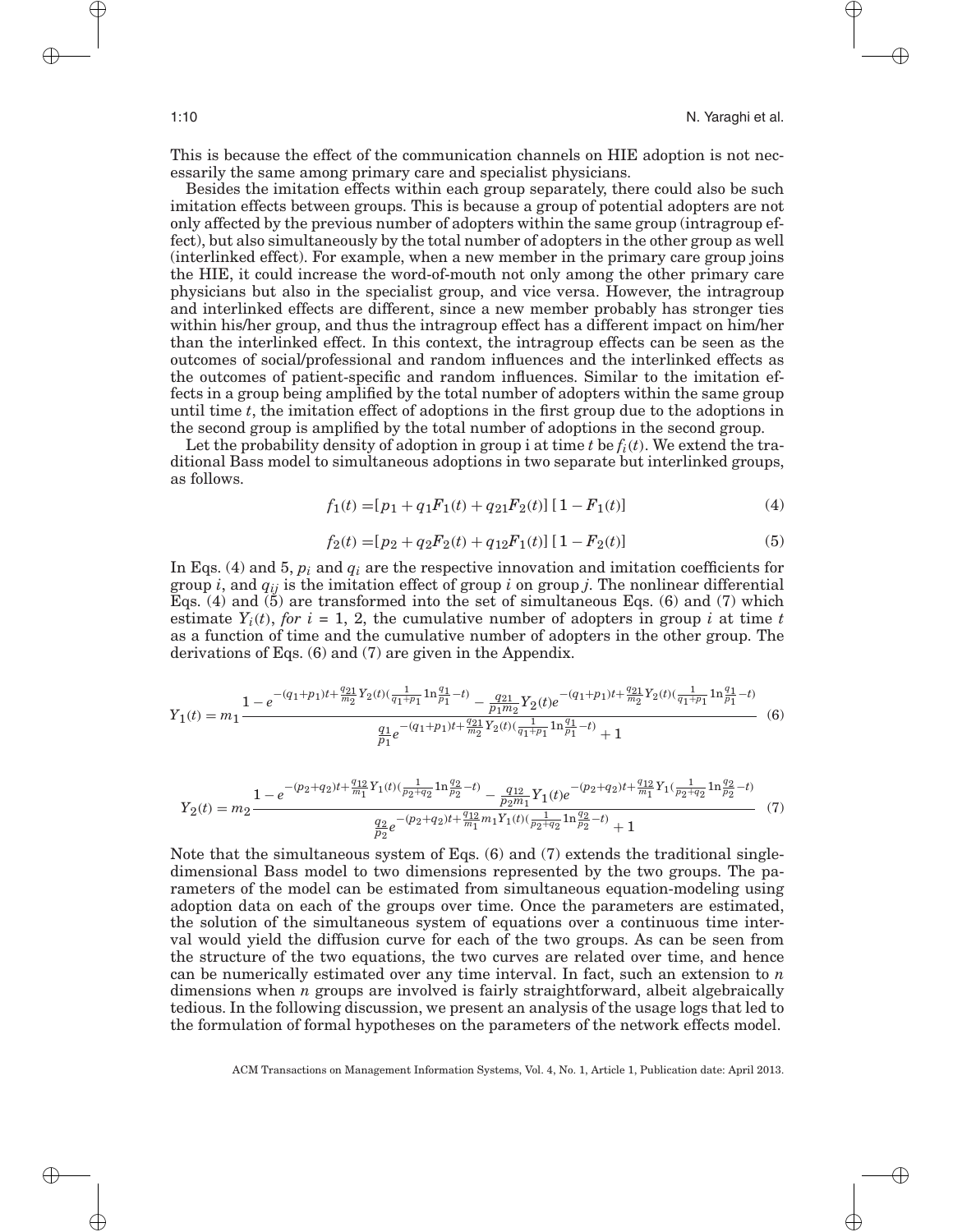#### **4.1. Stages, Drivers, and Effects**

In this section we will briefly present the Rogers [2003] theory of diffusion. We will reflect on each stage of this model with regard to the HIE adoption in healthcare market. The hypotheses in Section 4 are built in part upon the discussion in this section.

Rogers models the innovation-decision process in terms of five different stages: *Knowledge, Persuasion, Decision, Implementation,* and *Confirmation.* In the knowledge stage, an individual is first exposed to the existence of an innovation. In the Persuasion stage, an individual forms a favorable or unfavorable attitude toward the innovation. Next, an individual engages in activities that lead to a choice to adopt or reject the innovation in the Decision stage. Implementation occurs post-adoption, beginning with the usage of the innovation. Finally, the Confirmation stage is reached is when an individual either seeks reinforcement of an innovation decision already made or reverses a previous decision to adopt or not [Rogers 2003]. In this analysis, we focus only on adoption; the study of actual usage or implementation of the HIE system is beyond our current scope. Hence, we consider only the first three stages of innovation-decision process in the following analysis.

Rogers also identifies two channels of communication: mass media and interpersonal communications. Mass media and marketing efforts are effective in creating awareness among the consumers about an innovation, and hence play important roles in the Knowledge stage. Interpersonal communications are the most important channels of information-sharing and mutual influence among peers in the Persuasion and Decision stages. Based on these notions, we posit that the mass media and marketing campaigns are the driving forces behind the creation of awareness and knowledge about the HIE system. Since the innovators are the first to react to such campaigns, we also posit that the innovation effects will be predominant during the Knowledge stage.

Next, Rogers argues that in the Persuasion stage, an individual may mentally apply the new idea to his/her situation before deciding on whether or not to try it. In the HIE context, this implies three principal drivers of adoption in the Persuasion stage, as follows. First, physicians may evaluate the possible benefits of the HIE for their practices. If the HIE system offers higher potential value to their practice needs, then the likelihood of favorable attitudes emerging towards the HIE system would also be higher. We term this driver the *perceived value of the HIE.* Second, physicians could look for competitive advantage from the HIE system in many communities where physicians compete for typically insurance-supported patients. Drawing from social networks theory, we call this driver the *structural equivalence* among physicians in a group. Third, when patient referrals occur across groups, the adoption or nonadoption of one physician could persuasively influence the other physician in a referral relationship. Furthermore, besides being carriers of information, the individual patients involved in a referral could also influence the physicians involved in their adoption decisions. For example, when a physician referring a patient to another is a member of the HIE and the patient consents to the online record, it is perceivable that the physician to whom the patient is referred is quite likely to be influenced by three elements: the referring physician, the patient, and the online record. If the referred physician is not already a member, then the three elements together could be influential in the persuasion process. Similarly, the influences could work in the opposite direction as well. Again drawing from social networks theory, we term this driver as *signaling over weak ties* between the two groups. In this context, we posit that the specialists who receive most of the referred patients from primary care physicians could see a higher potential value from the HIE system, and thus tend to be more favorable towards adoption as a result than vice versa. While all the above three drivers would lead to interlinked network effects, the structural equivalence would also drive intragroup imitation effects.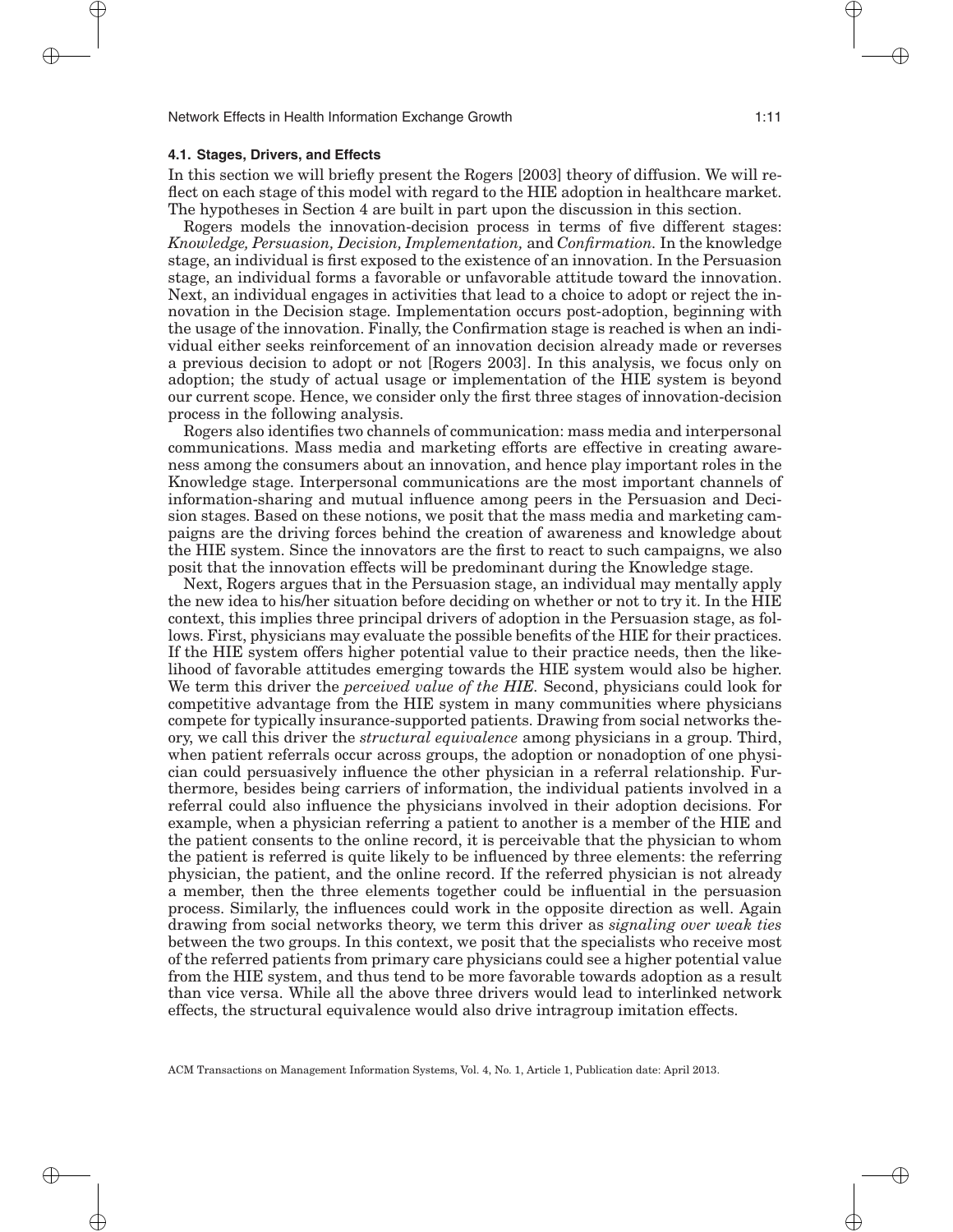Table I. Effects, Drivers and Predominant Stages

| <b>Stage</b> | <b>Effect Driver</b>                                      | <b>Effect Type</b>                 |
|--------------|-----------------------------------------------------------|------------------------------------|
| Knowledge    | Marketing Campaigns<br>Mass Media                         | <b>Innovation Effects</b>          |
| Persuasion   | Perceived Value of HIE<br>Signals over Weak Ties          | <b>Interlinked Network Effects</b> |
| Decision     | Structural Equivalence<br>Cohesion<br>Random Interactions | Intra-Group Imitation Effects      |

In the Decision stage, Rogers points out that ways to reduce the uncertainties surrounding the consequences of adopting an innovation are either to try out the new idea on a partial or limited basis, or to rely on the experiences of trials with the innovation by peers. From the viewpoint of social networks theory, this implies *cohesion.* Cohesion in the HIE context takes place when physicians actively seek information from their peers about their beliefs and usage experiences with the system. The patients in both referral and nonreferral instances also contribute to this knowledge. As the patient flow among the physicians increase, we posit that the effects of cohesion could become predominant at the Decision stage. A principal consequence of cohesion is the imitation effect. Imitation could occur either as an intragroup effect or as an interlinked effect.

Competition and learning define structural equivalence and cohesion as their respective drivers of social contagion in adoption [Burt 1987]. Although it is not possible to clearly distinguish the effects of these two processes from each other, we argue that the structural equivalence plays a more important role among primary care physicians due to the higher degree of competition among them. This can be seen intuitively, as follows. First, the primary care physicians typically outnumber specialists in any community. Second, the proportion of community-wide patients seen by primary care physicians far outnumbers those seen by the specialists. However, the revenue per patient to a specialist would be much higher than that for a primary care physician. Consequently, primary care physicians earn by patient volume while specialists by revenue margin. The higher volume of patients clearly indicates that a HIE system could offer greater value to primary care physicians than specialists. Hence the competitive advantages due to HIE adoption could be greater for primary care physicians than specialists, leading to the hypothesis that structural equivalence is a stronger driver of adoption in primary care than in specialist care. Cohesion, on the other hand, plays a more important role among specialists. The competition among specialists may not be as strong as that among the primary care physicians due to their smaller numbers, more specialized skills, and higher revenue margins. However, they learn about the HIE system through common patients and professional colleagues, leading to a more cohesive adoption practice. Table I summarizes the discussion above in terms of effect types, their drivers, and the stages where they would predominantly occur.

#### **4.2. Patient Flow Analysis**

The network effects intuitively developed as above can be hypothesized in terms of the values of the network effects model parameters and their interrelationships. In order to formally derive these hypotheses, we carried out a patient flow analysis with the HIE usage data. The identity-proofed usage data set was first restricted to a set of data records with four fields: patient ID, physician ID, physician type, date of visit. We analyzed a random sample of this data set to identify the visitation traces for patients over the two-year period 2009-11. This sample contains 11,701 unique patient visits to 333 primary care physicians and 194 specialists. When a patient visits a physician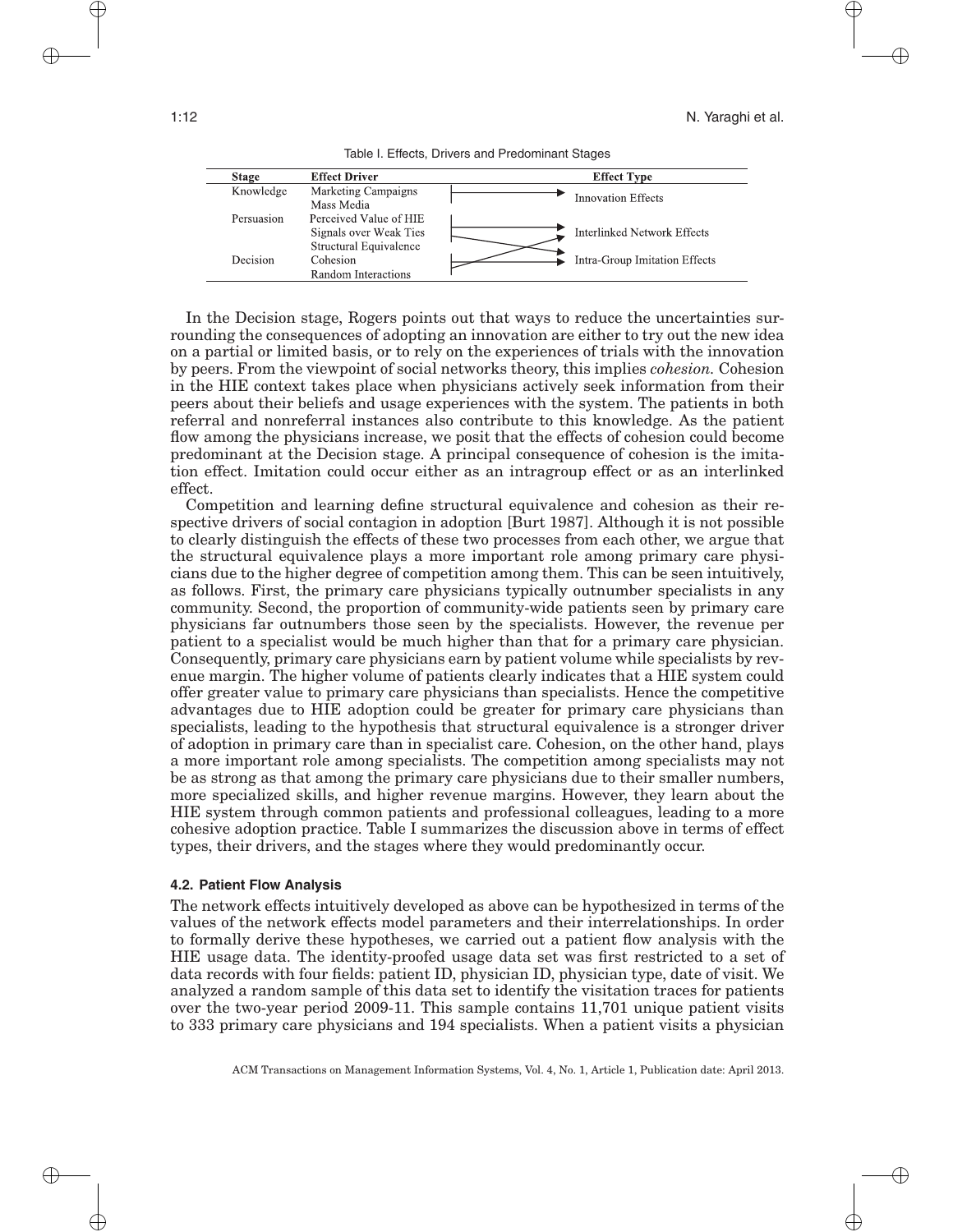| <b>Transition type</b>                     | <b>Description</b>                                                      | <b>Effect</b>                                  | Number of<br>transitions |
|--------------------------------------------|-------------------------------------------------------------------------|------------------------------------------------|--------------------------|
| Primary care to Primary<br>$care - Type 1$ | Patient visits primary care first<br>and then revisits a primary care   | Drives structural<br>equivalence               | 708                      |
| Primary care to specialist –<br>Type 2     | Patient visits primary care<br>and then visits a specialist             | Increases value for<br>specialists             | 914                      |
| Specialist to primary care –<br>Type 3     | Patient returns to a primary<br>care after visiting a specialist        | Increases value for<br>primary care physicians | 824                      |
| Specialist to specialist $-$<br>Type 4     | Patient is referred to a second<br>specialist from the first specialist | Drives Cohesion                                | 359                      |
| Primary care only – Type 5                 | Patient visits primary care and<br>never visits a physician again       | No effect                                      | 7106                     |
| Specialist only $-$ Type 6                 | Patient visits specialist and<br>never visits a physician again         | No effect                                      | 1790                     |

Table II. Categorization of Patient Visits in the Sample

multiple times in a row without visiting any other physician in between, only the first visit is considered in the analysis, since there has not been any information transmitted between physicians via these visits. Since a patient could visit multiple physicians and each physician could have multiple patients visiting, the set of patient visits falls into six categories of transitions between and within two groups, as shown in Table II.

The patients that visit a physician can be categorized into three distinct groups: without any referral; with a referral from a physician of the same group; and with a referral from a physician of the other group. Type 1 transitions in Table II could be either referral or nonreferral patients. Transition types 2-4 are from patients under referral categories, and types 5-6 are nonreferral. Since, we have 333 primary care and 194 specialists in the sample, the visitation data is averaged per physician of each group, as follows. First, note that 7,106 patients visited primary care physicians once, but never again (Type 5). This averages to  $(7106/333) = 21.33$  nonreferral patients visiting a primary care physician. Similarly on average (1790/194) = 9.22 nonreferral patients visit a specialist once but never again (Type 6). Now, consider type 1 transitions. Whether by referral or nonreferral, these patients visit more than one primary care physician. This type averages to 2.12 such patients per primary care physician. Similarly, the types 2-4 average to 4.71, 2.47, and 1.85 patients per physician of their respective groups. Furthermore, on average, a primary care physician receives 25.93 patients while a specialist receives 15.78 patients. These computations and their respective percentages of patients in each group are summarized in Table III.

The patient flow analysis sheds considerable light on the patient-specific influences on HIE adoption and supports the analysis of the drivers and effects discussed earlier. The following contingency table shown in Table IV is obtained using the average data on transition types 1-4 from the patient flow analysis results in Table III. The contingency table uses the categorical variable of patient visits, which could be either to a primary care physician or a specialist. The hypotheses on adoption effects are derived from Table IV. These are developed in the following section.

# **5. HYPOTHESES**

The hypotheses on the parameters of the network effects model are classified into innovation, intragroup imitation, and interlinked network effects. These hypotheses are developed from the theoretical and empirical foundations presented in Section 3.

## **5.1. Innovation Effects**

Based on the attributes of HIE markets discussed in Section 2, we argue that the innovation coefficients for potential adopters will not be different. Although the HIE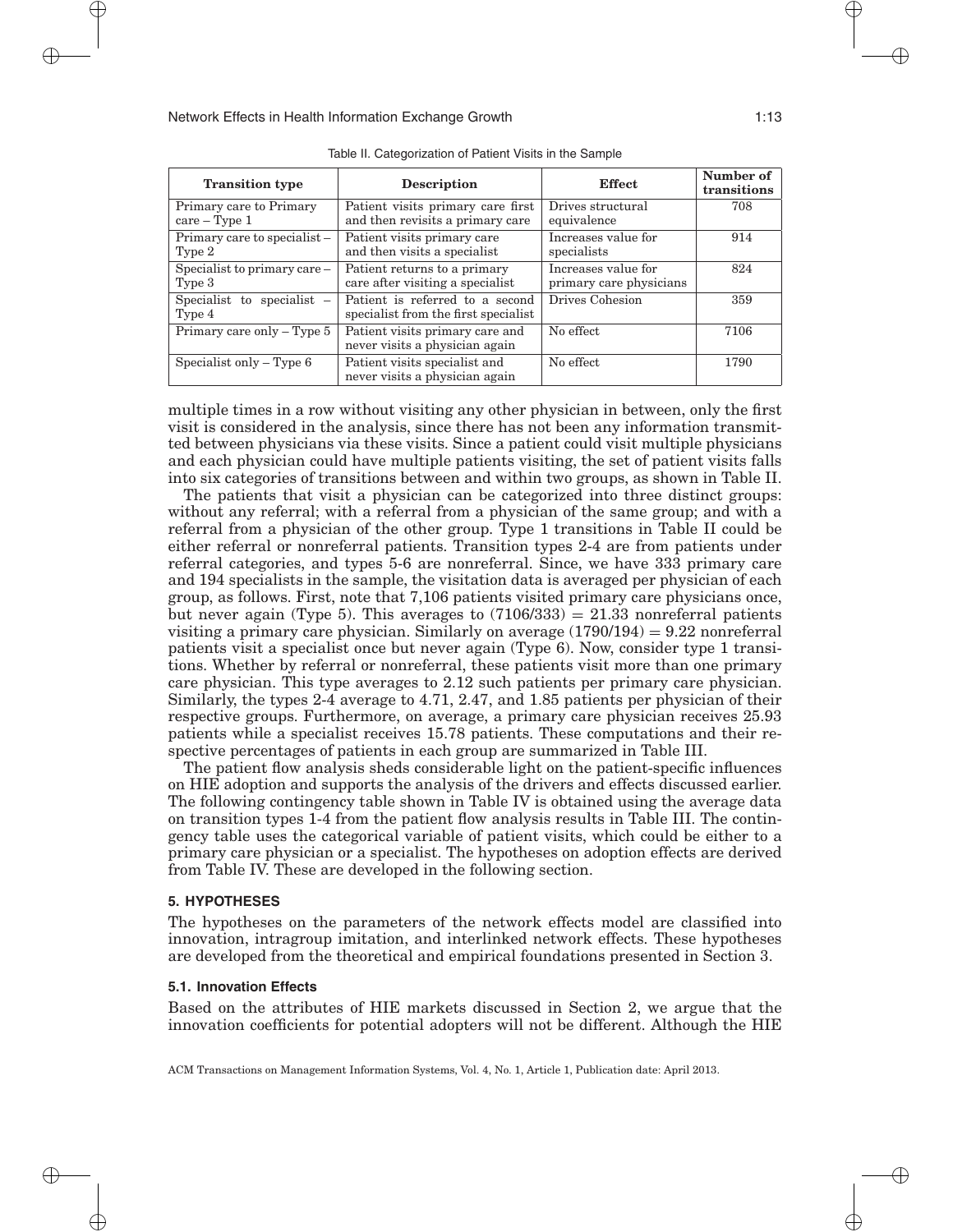| Physician<br><b>Patient Visit Type</b> |                                                            | Percentage |
|----------------------------------------|------------------------------------------------------------|------------|
|                                        | Only a primary care physician (Type 5)                     | 82.26%     |
| Primary care                           | A pr. care phy. followed by another pr. care phy. (Type 1) | 8.19%      |
|                                        | A specialist followed by a primary care physician (Type 3) | 9.53%      |
|                                        | Only a specialist (Type 6)                                 | 58.43%     |
| Specialist                             | A primary care physician followed by a specialist (Type 2) | 29.84%     |
|                                        | A specialist followed by another specialist (Type 4)       | 11.72%     |

Table III. Patient Flow Analysis

Table IV. Contingency Table of Patient Visits

|              | Primary care | Specialists |
|--------------|--------------|-------------|
| Primary care | 8.19%        | 29.84%      |
| Specialist   | 9.53%        | 11.72%      |

market is segmented into primary care physicians and specialists, the main channels of communication and marketing efforts are the same in both the segments. Furthermore, our discussions on the management of HEALTHeLINK revealed that no separate marketing or media strategies were adopted for the two segments, and both were exposed to the same marketing campaigns. Moreover, the Federal incentives for meaningful use of HIE systems do not distinguish between primary care physicians and specialists. All of these arguments lead to a hypothesis that primary care and specialist physicians would react similarly to a newly introduced innovative HIE service. This is specified in the following hypothesis, which states that coefficients of innovation for primary care and specialist physicians will be equal.

*H1*: Same HIE marketing efforts will have the same outcomes on innovation in primary care physicians and specialists; Thus  $p_1 = p_2$ .

## **5.2. Intragroup Imitation Effects**

We observe that structural equivalence could play a more important role in the intragroup effects of the primary care group than in the specialist group; similarly, cohesion could be a stronger influence in the specialist group than in the primary care group for these effects. While these two behaviors represent different causal factors, the end results are the same in both the groups, that is, adoption by imitation. Based on these observations and our discussions with the marketing group at HEALTHe-LINK, we hypothesize that the net intragroup effects between the two groups can be comparable. We draw additional evidence from the patient flow analysis to support this position. Referring back to Table IV, we observe that the percentage of patients that follow a primary care to primary care physician sequence is a 8.19%; similarly, the percentage that follows a specialist to specialist sequence is 11.72%. In terms of absolute values, these percentages are equivalent to 2.12 and 1.85 patients per primary care physician and specialist, respectively. The comparability of these figures indicates that the circulation of information and influence arising out of patient-specific interactions within the two respective groups are nearly the same. This is consistent with the earlier position observed using the drivers of intragroup imitation effects. This is specified in the following hypothesis which states that coefficients of intragroup imitation for primary care and specialist physicians will be equal.

*H2*: Imitation will have similar outcomes in primary care physicians and specialists; Thus  $q_1 = q_2$ .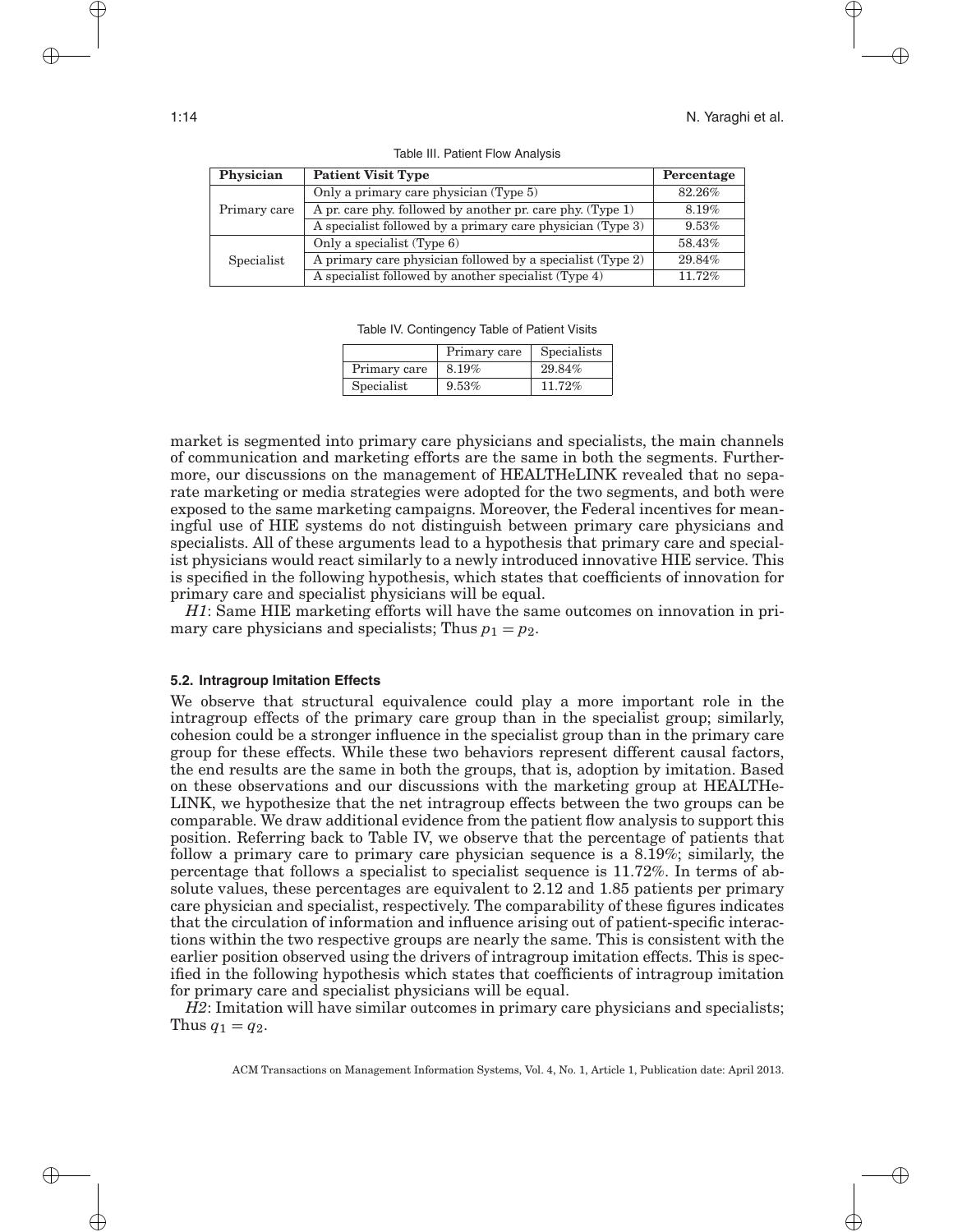#### **5.3. Interlinked Network Effects**

Although the primary care and specialist physicians are modeled as distinct HIE market segments, they are also interdependent, primarily through their referralsbased patient-centric interactions. However, the consequential effects of these drivers on each of the segments could be different. The growth in HIE membership in each segment is not only affected by the intragroup influences of each segment, but also by the growth in the other segment. Several works on marketing research literature have modeled multimarket diffusion with cross-country influences [Ganesh et al. 1997; Kumar and Krishnan 2002; Van Everdingen et al. 2005]. Cross-country effects are a result of two influence sources: weak ties and signals [Peres et al. 2010]. Both weak ties and signaling mechanisms were shown to be effective and significant in prior marketing literature [Putsis Jr. et al. 1997; Sarvary et al. 2000]. Further, potential consumers in a market are affected by diffusion of the innovation in other markets. Successful diffusion in a market will reduce the perception of risk and increase the legitimacy of using the new product in other markets [Peres et al. 2010]. Based on these studies and other arguments given in the earlier section, we hypothesize that the interlinked network effects are crucial to successful adoption of HIE services, and these effects are driven by a combination of factors such as perceived value of HIE, signaling over weak ties, structural equivalence, and cohesion. We draw additional evidence from the patient flow analysis to support this position, as follows.

Referring back to Table IV, we observe that the percentage of patients that visit a specialist after a referral from a primary care physician is 29.84%; similarly, the percentage that returns to the primary care physician after a visit to a specialist is 9.53%. In terms of absolute values, these percentages are equivalent to 4.71 and 2.47 patients per specialist and primary care physician, respectively. This flow reveals that the HIE system would create significant value to each market segment due to the significant referral and return patterns. If a particular primary care physician adopts the system, he/she will be able to access the medical records of his/her patients in 9.53% of the time. Similarly, the potential benefit of HIE system for a specialists will be the possibility of accessing 29.84% of the patients medical records. These observations are consistent with the theoretical and literature-based reasons for the interlinked effects described above. Accordingly, we derive the following hypotheses on interlinked effects.

*H3-1*: Increase in adoption of HIE system by primary care physicians will positively affect the adoption by specialists; Thus  $q_{12} > 0$ .

*H3-2*: Increase in adoption of HIE system by specialists will positively affect the by primary care physicians; Thus  $q_{21} > 0$ .

We further argue that besides the value of data sharing, a new member who joins the system would also bring in more patient records to the database via their own consenting patients. Consequently, this would increase the total amount of accessible data in the network, yielding increased value for the other members as well. The increased utilities represent the *cross-externalities* between the primary care and the specialist sides of the HIE platform. We propose that the specialists tend to derive more value from a HIE when more primary care physicians join than vice versa. The reasons for this assertion are twofold. First, the community of primary care physicians is much larger than that of the specialists. Second, being the first point of contact, the primary care physicians have access to a much larger set of patients than the specialists, In fact, as noted earlier, the patient population seen by the specialists can be considered a subset of the much larger patient population seen by the primary care physicians. Therefore, when a primary care physician joins the HIE, he/she would bring a larger set of patient records to the HIE than when a specialist joins, and consequently be of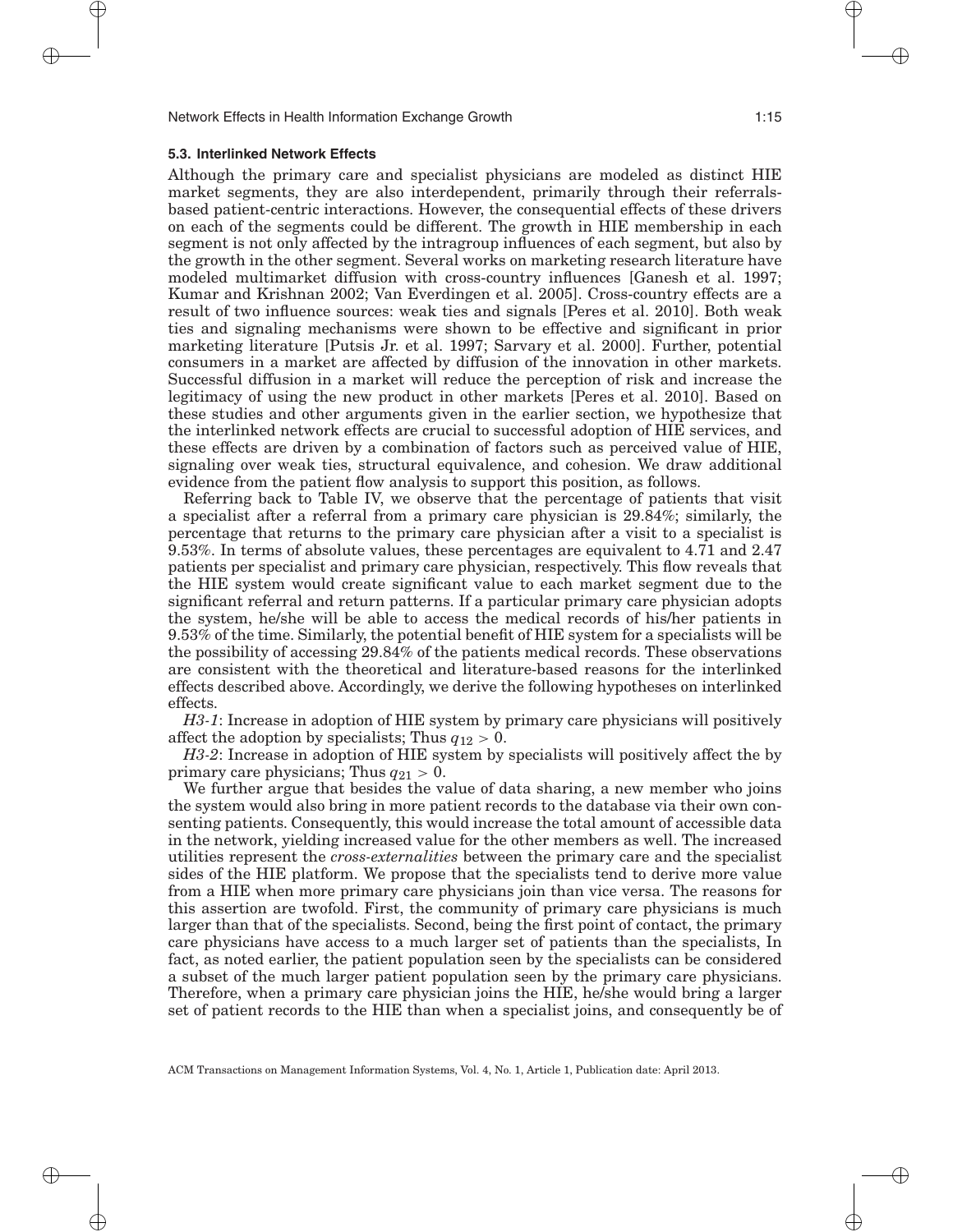more value to the specialists than vice versa. This effect is also confirmed by patient flow analysis results. As discussed before, according to Table IV, a primary care physician will be able to view the medical records of 9.53% of his/her patients (which are created by specialists), while this ratio is 29.84% for specialists. The potential benefits of HIE in terms of ratio of available patient records is significantly higher for specialists as compared with primary care physicians. Thus we hypothesize that not only the interlinked effect exists between the two groups, but also that the interlinked effect of primary care physicians on specialists is more powerful than the interlinked effect of specialists on primary care physicians. This hypothesis is stated as follows.

*H3-3*: The effect of adoption by primary care physicians on specialists is stronger than the effect of adoption by specialists on primary care physicians; Thus  $q_{12} > q_{21}$ .

Following the logic in the previous part, we observe that the percentage of patients that a primary care physician receives from other primary care physicians is 8.19%, while the percentages of patients that have previously visited a specialist is 9.53% percent. The higher percentages of patients received from specialist groups in addition to their potential impact as change agents—due to their higher degree of specialization in the medical profession—lead us to hypothesize that the interlinked network effects of specialists on primary care physicians is higher than the intragroup imitation effect for primary care physicians.

*H3-4*: The effect of adoption by specialists on primary care physicians is stronger than the imitation effect of adoption by other primary care physicians; Thus  $q_{21} > q_1$ .

Similarly, from Table IV we observe that the percentage of patients that a specialist receives from other specialists is 11.72%, while the percentage of patients that a specialist receives from primary care physicians is 29.84%. The large difference between these two percentages reflects a much stronger interlinked network effect of primary care physicians on specialists than the intra-group imitation effects within a specialists group.

*H3-5*: The effect of adoption by primary care physicians on specialists is stronger than the imitation effect of adoption by other specialists; Thus  $q_{12} > q_2$ .

# **6. EMPIRICAL RESULTS**

We present three sets of results in this section. First, we present the results on the test for symmetry of the diffusion curve. Second, we present the estimation results of the interlinked network effects model. Third, we carry out an econometric evaluation of the conventional Bass model estimates of adoption in each group in comparison with those derived from the interlinked network effects model.

# **6.1. Diffusion Curve Symmetry**

As discussed in Section 2, the Bass model assumes that the diffusion curve is symmetric. In other words, it assumes that the number of adoptions peak in the middle of the overall adoption period. To check the validity of this assumption in our data set, we used the symmetry test provided by Randles et al.  $[1980]$ <sup>1</sup>. In this test, the null hypothesis is that the distribution is symmetric, so if the p-value of the test is not small enough to reject the null hypothesis, we can conclude that the symmetry is not rejected, and hence the sample distribution is not skewed. Since the Randles test

<sup>&</sup>lt;sup>1</sup>In the Randle's test, all possible triples  $(x_i, x_j, x_k)$  of observations of a series of  $X_1, X_2, ..., X_T$  are considered. For a series with T observations,  $(n|k)$  combinations of such triples can be identified. A triple is a right (left) triple when the middle observation is closer to the smaller (larger) observation than to the larger (smaller) observation. In a symmetric distribution, there are as many right as there are left triples. If there are relatively more right triples, the underlying distribution is skewed to the right. The asymptotic distribution of the test statistic is standard normal, so we can use conventional critical values for hypothesis testing.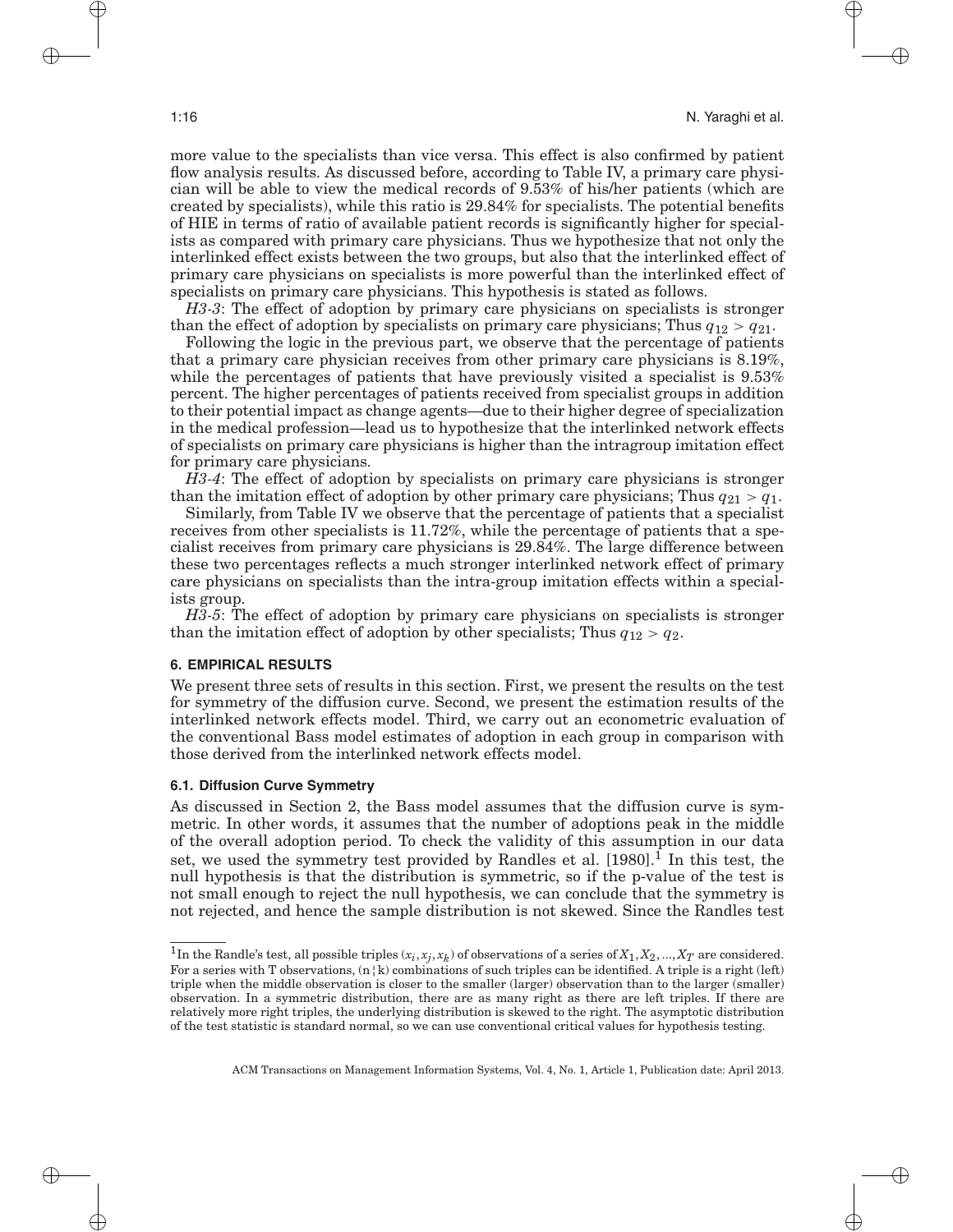| Parameter               | Estimate |
|-------------------------|----------|
| Sample skewness         | 0.5782   |
| L-Skewness I            | 0.1429   |
| L-Skewness II           | 1.333    |
| Symmetry test statistic | 1.445    |
| P value                 | 0.1479   |

Table V. Symmetry Test Results

is not very common, there is no built-in procedure available in SAS or any other statistical analysis package to perform this test. However, Mandrekar et al. [2007] have developed an SAS macro for performing this test; we used their macro to test for the symmetry of the diffusion curve.

In addition to the Randles test results, we present sample skewness and two extra measures of skewness developed by Hosking [1990] in Table V.

According to the results shown in Table V, although the sample is slightly leftskewed, the null hypothesis that the population is symmetric cannot be rejected, and thus we can justify the application of both the traditional Bass model and the interlinked network effects model on the HIE adoption data.

#### **6.2. Analysis of Network Effects**

The sets of Eqs. (6) and (7) are estimated jointly using the nonlinear three-stage least squares option of MODEL procedure [SAS Institute Inc 2008, 675–690]. The ordinary least squares (OLS) estimation method is not appropriate because the estimators of the structural coefficients are biased and inconsistent due to the simultaneity bias. Instead, the methods of two-stage least squares (2SLS) or three-stage least squares (3SLS) should be used. Three-stage least squares method was suggested by Zellner and Theil [1962] to estimate simultaneous equation systems. It is a combination of two-stage least squares and seemingly unrelated regression methods and uses the two-stage least squares estimated moment matrix of the structural disturbances to estimate all coefficients of the entire system simultaneously. The major difference between 2SLS and 3SLS lies in the assumptions underlying the random errors in the simultaneous equations. If the random errors are correlated, then 3SLS is more appropriate than 2SLS because it produces more efficient estimates. Such correlations among the random errors could be present if other possible contingency variables are unintentionally omitted from the simultaneous contingency model, leaving the influence of these omitted variables to be absorbed by the random errors of the equations, and consequently, rendering the correlated random errors [Lin and Shao 2000]. Nonlinear least squares has been shown to produce more efficient estimates in the context of the Bass diffusion model [Srinivasan and Mason 1986].

Based on the population of physicians in the community served by HEALTHeLINK, the initial estimations of the Bass diffusion model in a single market and discussions with the administrators of HEALTHeLINK, the values of  $m_1$  and  $m_2$  were set at 866 and 457, respectively. This was done in order to reduce the number of parameters to be estimated in the equation systems of Eqs.  $(6)$  and  $(7)$  such that the ratio of available observations and model parameters is large enough for the model to converge. Table VI shows the parameters estimates for  $p_1$ ,  $p_2$ ,  $q_1$ ,  $q_2$ ,  $q_1$ <sub>2</sub>, and  $q_2$ <sub>1</sub>. All of them are highly statistically significant.

The results reveal that the interlinked network effects *q*<sup>12</sup> and *q*<sup>21</sup> are greater than the within-group effects ( $q_{21} > q_1$  and  $q_{12} > q_2$ ). This finding shows a very interesting relationship between groups, where the members of a group are more affected by members of the other group rather their own group members. Moreover, the effects of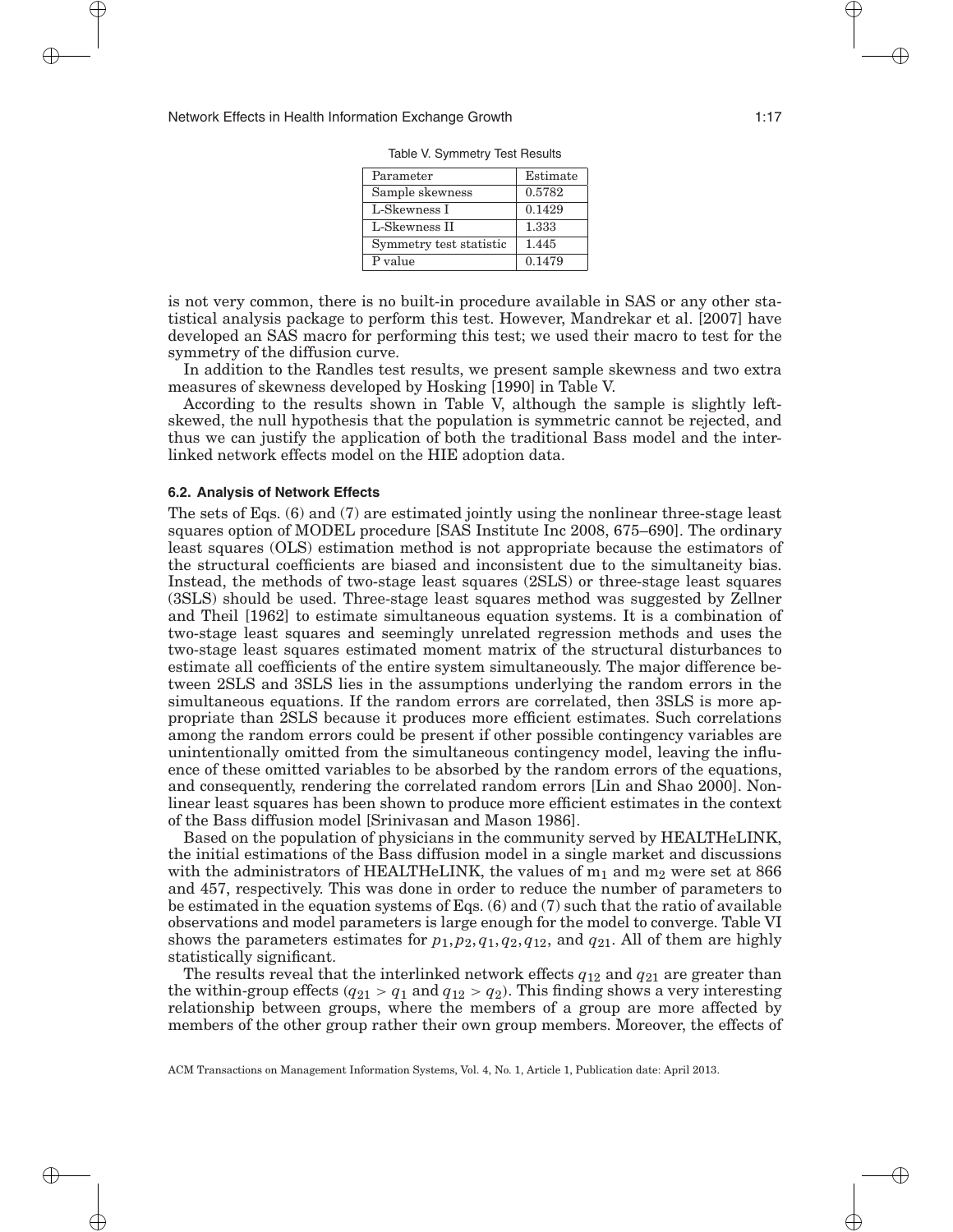| Parameter | Estimate | Approx Std. Err. | t Value | Approx $p_r >  t $ |
|-----------|----------|------------------|---------|--------------------|
| $p_1$     | 0.006915 | 0.00136          | 5.09    | < 0.0001           |
| $q_1$     | 0.001888 | 0.000582         | 3.23    | 0.0032             |
| $p_2$     | 0.00872  | 0.00205          | 4.25    | 0.0002             |
| $q_2$     | 0.003579 | 0.00121          | 2.95    | 0.0065             |
| $q_{21}$  | 0.015158 | 0.00387          | 3.91    | 0.0003             |
| $q_{12}$  | 0.03048  | 0.00742          | 4.10    | 0.0006             |

Table VI. Parameter Estimations for Simultaneous Eqs. (6) and (7)

Table VII. Hypotheses Test Results $^2$ 

| Hypothesis     | Statistic | $P_r > \chi^2$ |
|----------------|-----------|----------------|
| $H_1$          | 0.69      | 0.4054         |
| H <sub>2</sub> | 1.95      | 0.1629         |
| $H_{3-1}$      | 15.30     | < 0.0001       |
| $H_{3-2}$      | 16.85     | < 0.0001       |
| $H_{3-3}$      | 4.19      | 0.0407         |
| $H_{3-4}$      | 16.22     | < 0.0001       |
| $H_{3-5}$      | 18.70     | < 0.0001       |

adoption by primary care physicians on specialists are higher than the effects of specialists' adoption on primary care physicians  $(q_{12} > q_{21})$ . Both these results can be explained by the higher value that each member receives from a person in the other group joining the exchange. Note that a specialist would benefit more when a primary-care physician joins the system compared with the benefits of another specialist joining the exchange.

Table VII shows the results of the tests of hypotheses,  $H_1, H_2, H_{3-1},..., H_{3-5}$ . All seven hypotheses are well supported at the  $p < 0.05$  level. In summary, this implies: (a) both primary care physicians and specialists react similarly to commonly targeted marketing and media campaigns; (b) both behave similarly in imitating the innovators in their respective groups; (c) both show significant mutual influences on adoption with the primary care physicians influencing the specialists more than vice versa; and (d) interlinked network effects are stronger than the intra-group imitation effects in both the groups.

# **6.3. Performance of the Interlinked Network Effects Model**

We estimated the innovation and imitation coefficients by using the conventional Bass model as shown in Eq. (3) for each of the market segments. The results are shown in Table VIII. Note that since there are only three parameters in each model to be estimated, the model easily converges without fixing  $m_1$  or  $m_2$ . Thus we also estimated the values of  $m_1$  and  $m_2$  in this analysis. These estimates have been used as the fixed parameter values in prior estimation methods discussed earlier.

It is interesting to note that when the interlinked effects do not appear in the model, the imitation effects are estimated to be considerably higher. We have also tested the hypotheses  $H_1$  and  $H_2$  based on the estimation results of conventional Bass model.

When the interlinked network effects are not taken into account, the coefficients of innovation  $(p_1 \text{ and } p_2)$  and the coefficients of imitation  $(q_1 \text{ and } q_2)$  are not equal

 ${}^{2}$ For H<sub>1</sub> and H<sub>2</sub> the null hypothesis is equality of parameters, thus large p-values, which support the research hypothesis.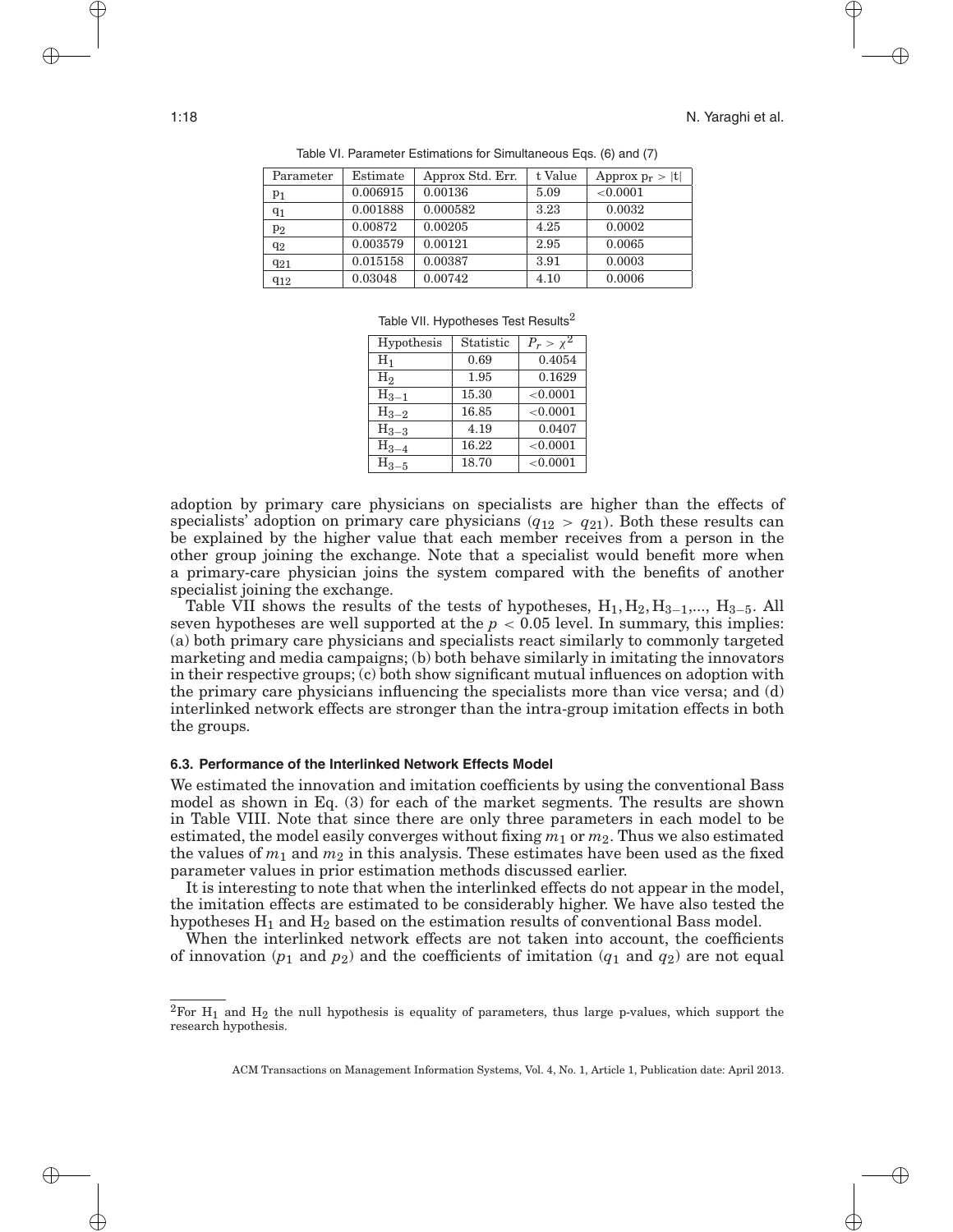| Parameter      | Estimate | Approx Std. Err. | t Value | Approx $P_r >  t $ |
|----------------|----------|------------------|---------|--------------------|
| p <sub>1</sub> | 0.00553  | 0.000320         | 17.28   | < 0.0001           |
| $q_1$          | 0.145326 | 0.00854          | 17.02   | < 0.0001           |
| m <sub>1</sub> | 866.30   | 36.8568          | 23.50   | < 0.0001           |
| p <sub>2</sub> | 0.003294 | 0.000315         | 10.46   | < 0.0001           |
| $q_2$          | 0.17512  | 0.0108           | 16.18   | < 0.0001           |
| m <sub>2</sub> | 457.2267 | 20.6535          | 22.14   | ${<}0.0001$        |

Table VIII. Parameter Estimates of Conventional Bass Model for Two Groups of Physicians

Table IX. Hypotheses Test Results Based on Estimates from Table VIII

| Hypothesis | Statistic | $P_r > \chi$ |
|------------|-----------|--------------|
|            | 24.78     | ${<}0.0001$  |
| P,         | 4.67      | 0.0307       |



Fig. 2. Comparison of actual adoption data with estimates of adoption by the two models.

respectively in two market segments. This result also shows that the interlinked effects are dominant forces in the two-group HIE market. At a more intuitive level, this result also reveals the following: when taken into account in combination with the other effects, the interlinked network effects would provide a more accurate description of the adoption behavior; and when not taken into account in such a manner, the significant impact of the interlinked network effects could be unevenly distributed among the other forces of adoption.

The above interpretations can also be seen from the comparative adoption charts shown in Figure 2. This figure shows a comparison of the estimates of adoption derived from the traditional single-market Bass model with the proposed two-market interlinked network effects model. This figure also shows the actual number of adoptions in the 32 months of data we had collected. As can be seen from this figure, the two-market interlinked effects model more closely captures the actual adoption behavior than the single-market Bass model. This intuitive observation is statistically validated using the econometric analysis described below.

The usual methods for testing the goodness-of-fit between actual observations and their estimates such as an F-test cannot be applied to compare the non-nested models,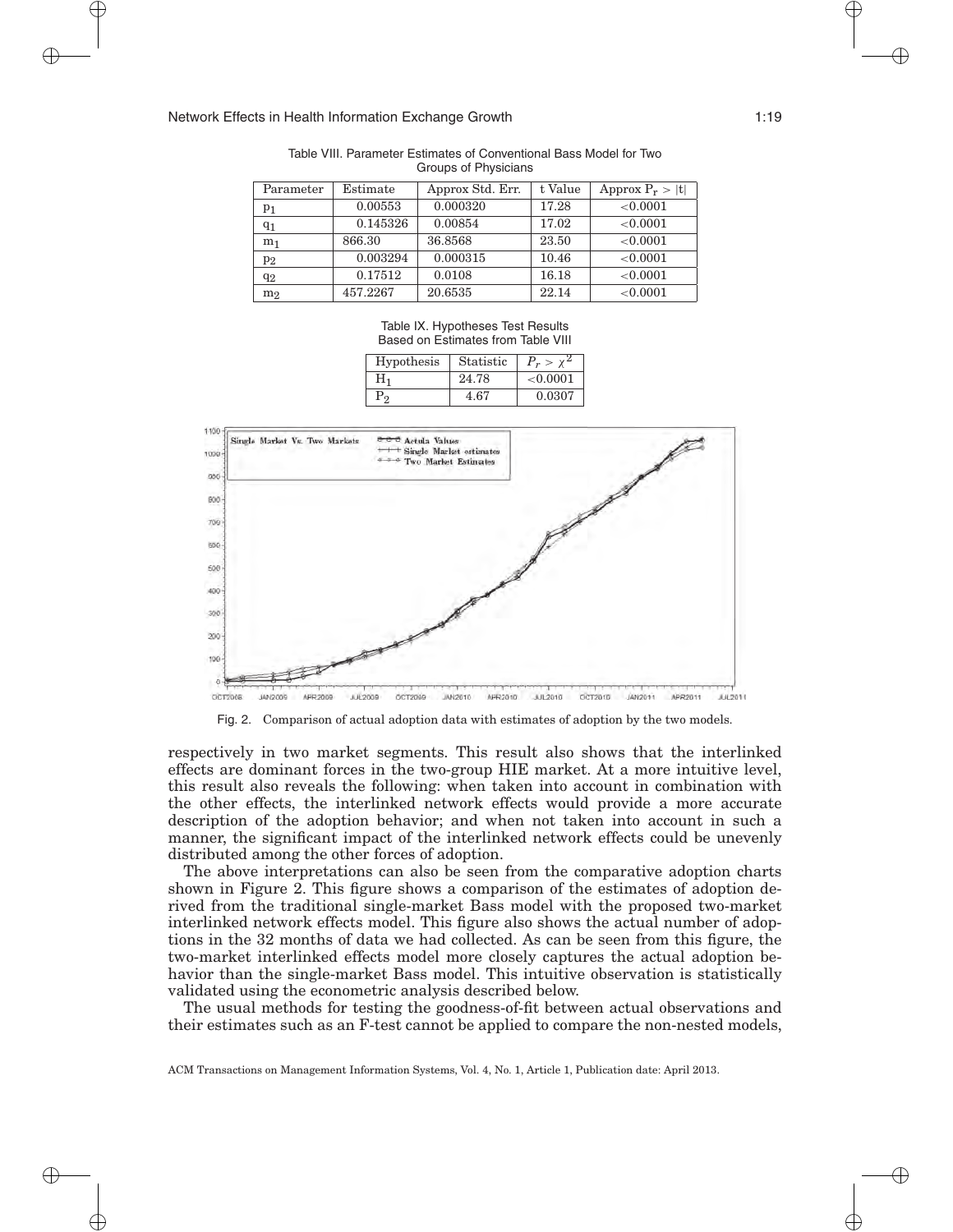since we are required not merely to select variables but simultaneously to find an appropriate functional form. A series of econometric studies since the early 1960s have investigated different statistical tests for choosing among competing models. The first work in this area was by Cox [1962]. Cox's test is a generalization of the likelihood ratio test, which investigates the validity of the null hypothesis of how a set of data was generated by comparing the log of the likelihood ratio between  $H_0$  and  $H_1$ , with an estimate of the expected value of this quantity if  $H_0$  were indeed true. Pesaran [1974] showed how this idea could be applied to non-nested linear regression models. Pesaran and Deaton [1978] extended Pesaran's technique to deal with nonlinear and multivariate regression models. It allows us to test whether the truth of one model can be maintained, given the performance on the same data of an alternate model. The roles of the two models can of course be reversed, and it is entirely possible that both, or neither, may be rejected. Davidson and MacKinnon [1981] proposed two new tests for the univariate nonlinear regression case. These tests, which are known as the J-test and the P-test, have the same purpose and essentially the same properties as the Cox, Pesaran and Deaton tests, but are conceptually simpler, and are very easy to implement using existing computer software, and thus have attracted the attention of researchers, including IS researchers (e.g., [Hu et al. 1997; Loh and Venkatraman 1992]). For a complete review of the tests, see MacKinnon [1983].

Davidson and MacKinnon [1982] provided a version of tests for comparing multivariate models such as simultaneous equation systems. Since the models that we have used are also systems of simultaneous equations, newer versions of the P-test and Jtest were applied for comparing them with each other as discussed in Davidson and MacKinnon [1982]. We briefly discuss this in the following.

Consider *f* and g as reduced forms of two competing models of simultaneous equation systems. We can construct the null and alternative hypotheses as

H<sub>0</sub>:  $y_{it} = f_{it}(X_t, \beta) + \varepsilon_{it}$ 

H<sub>1</sub>:  $y_{it} = \mathbf{g}_{it}(Z_t, \gamma) + \varepsilon_{it}$ 

Where  $i(= 1, (m))$  is the index of the equation and  $t(= 1, ..., n)$  is the index of the observation.

By nesting  $H_0$  and  $H_1$  in an artificial compound model, we have

$$
y - \hat{f} = \alpha \left(\hat{g} - \hat{f}\right) + \hat{F}b + \varepsilon \tag{8}
$$

Where  $y, f, \hat{g}$ , and  $\varepsilon$  denote vectors of length *mn* formed by stacking  $y_{it}$ 's,  $f_{it}$ 's,  $g_{it}$ 's and  $\varepsilon_{it}$ 's, respectively. F is a *mn*  $\times$  *k* matrix formed by stacking the derivatives of  $f_{it}$  with respect to β evaluated at  $\beta = \beta$ , *b* is a *k* vector of the coefficients and  $\alpha$  is a single coefficient to be estimated. Under H<sub>0</sub>, the vector  $\varepsilon$  is distributed as  $N(0, \Omega_0 \otimes I_n$  and thus (8) shall be estimated by generalized least squares (GLS) using an assumed covariance matrix proportional to  $\widehat{\Omega_0}$ .<sup>3</sup> The test statistic is simply the ordinary t-statistic for a test of  $\alpha = 0$ . If  $\alpha$  is statistically indifferent from zero, then H<sub>0</sub> is the true model. However, the rejection of  $H_0$  does not necessarily imply the truth of  $H_1$ . To test whether  $H_1$  is the true model, it has to be used as  $H_0$  and tested against the other alternative as  $H_1$ [Davidson and MacKinnon 1982].

We followed the work of Hu et al. [1997] and Loh and Venkatraman [1992] before comparing the Bass model with the proposed interlinked effects model, and tested both models against the white noise model to check if the diffusion model is completely random or not. The white noise model is a random process defined as

$$
N(t) = N(t-1) + \varepsilon(t)
$$
\n(9)

 $3$ For derivation of reduced forms of Eqs. (6) and (7) contact the first author.

ACM Transactions on Management Information Systems, Vol. 4, No. 1, Article 1, Publication date: April 2013.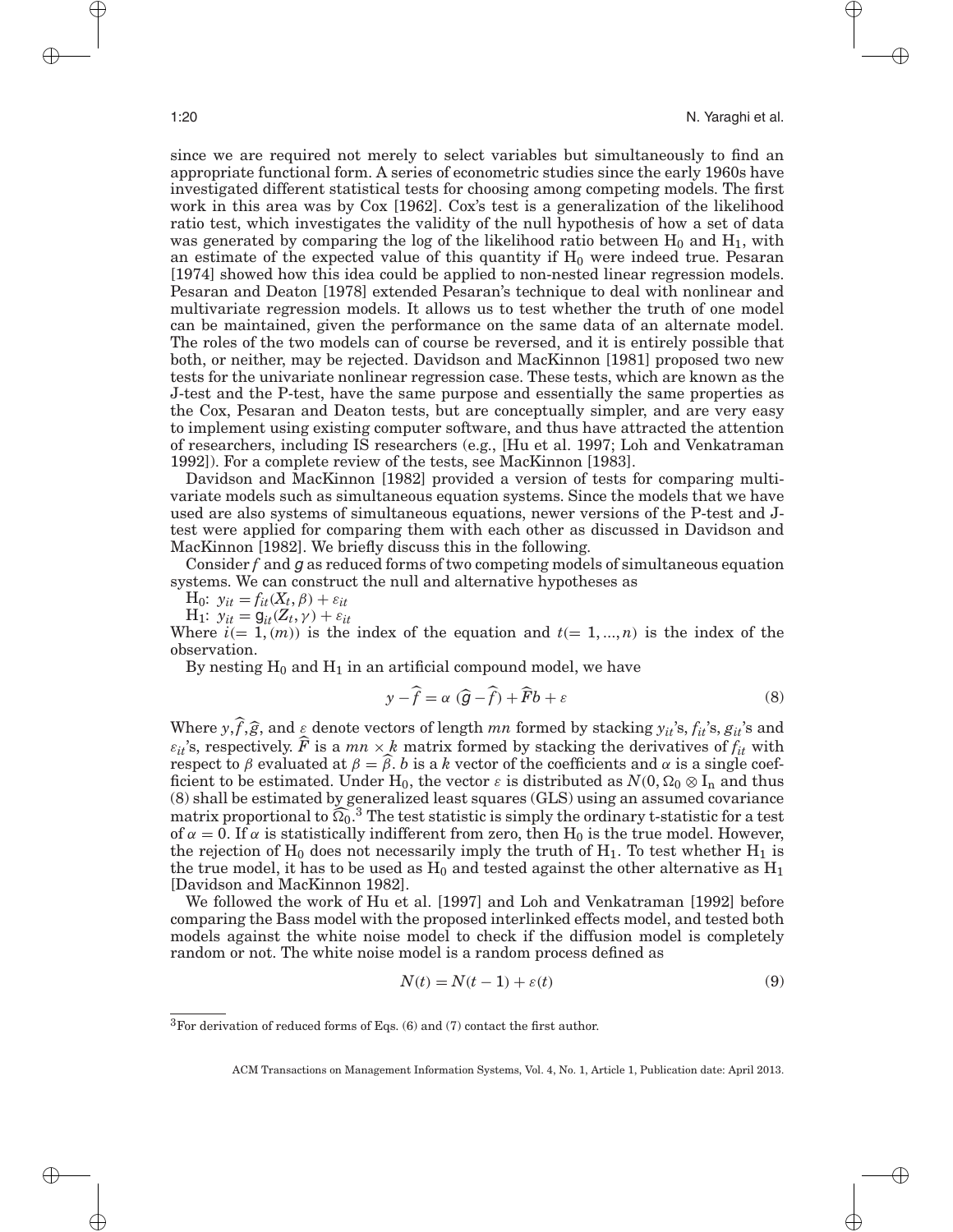| Null model  | <b>Alternative model</b> |             |  |
|-------------|--------------------------|-------------|--|
|             | <b>Bass</b>              | Interlinked |  |
| White noise | 4.73                     | 5.24        |  |
|             | (<0.0001)                | (<0.0001)   |  |

Table X. Model Comparisons with White Noise: t-values with Probabilities

Table XI. Bass Model and Interlinked Effects Model Comparisons: t-Values with **Probabilities** 

| Null model  | <b>Alternative model</b> |             |  |
|-------------|--------------------------|-------------|--|
|             | <b>Bass</b>              | Interlinked |  |
| Bass        | N/A                      | 16.99       |  |
|             |                          | (<0.0001)   |  |
| Interlinked | 0.75                     | N/A         |  |
|             | (0.4576)                 |             |  |

in which the  $N(t)$  is the number of adopters as time  $t$ , and  $N(t-1)$  is the total number of adaptors at time  $t - 1$  and  $\varepsilon(t)$  is a random error with normal distribution  $N(0, \sigma_{\varepsilon}^2)$ .

Given the estimated values of two models, we consider the white noise model as the null hypothesis and test its truth against the Bass model and the proposed interlinked effects model. Note that if  $H_0$  is a linear regression model—which is the case for white noise model in (45)—then the estimates of the J-test and P-test will be identical, since in this case,  $\overline{F}_i = X_i$  and  $f_i = X\beta$  is simply a linear combination of the repressors [Davidson and MacKinnon 1982, 782]. Based on the test results shown in Table X, the null hypothesis that the diffusion of HIE among physicians is random is rejected by both models.

As discussed above, in order to compare the conventional Bass model with the proposed model, we performed the P-test by the reduced forms of (6) and (7). The partial derivatives were calculated numerically according to the derivative formula  $\frac{f(x+h)-f(x)}{h}$ 

when  $h \rightarrow 0$  upon recommendation of Davidson and MacKinnon [1982, 555].<sup>4</sup> As shown in Table XI, the Bass model is rejected in favor of proposed interlinked network effects model, while the proposed model is not rejected in favor of the Bass model.

# **7. DISCUSSION**

Our empirical analyses revealed strong cross-externalities between the sides of the HIE platform, confirming this observation. Next, we studied the data on HIE usage by the two groups of physicians over a two-year period. This study revealed the following insights on the HIE market: (i) the innovation and intragroup imitation effects are more or less the same in both the physician groups; (ii) strong interlinked effects on both sides exist; (iii) interlinked effects could be stronger than intragroup effects in influencing adoption decisions in both the groups. Interestingly, observation (i) indicates that the two physician groups do not differ in terms of cohesion, structural equivalence, and social contagion, while observations (ii) and (iii) indicate that signaling across weak ties and the cross-externalities could be stronger forces than cohesion, structural equivalence, and social contagion in the two-sided HIE market. We considered the patient flows between the groups as the signaling agents over the weak ties. Accordingly, this observation also reveals that patients could be powerful carriers of information and influencer of adoption across groups of physicians. Motivated by these observations, we carried out detailed econometric analyses on the longitudinal

<sup>4</sup>For analytical derivation of partial derivatives contact the first author.

ACM Transactions on Management Information Systems, Vol. 4, No. 1, Article 1, Publication date: April 2013.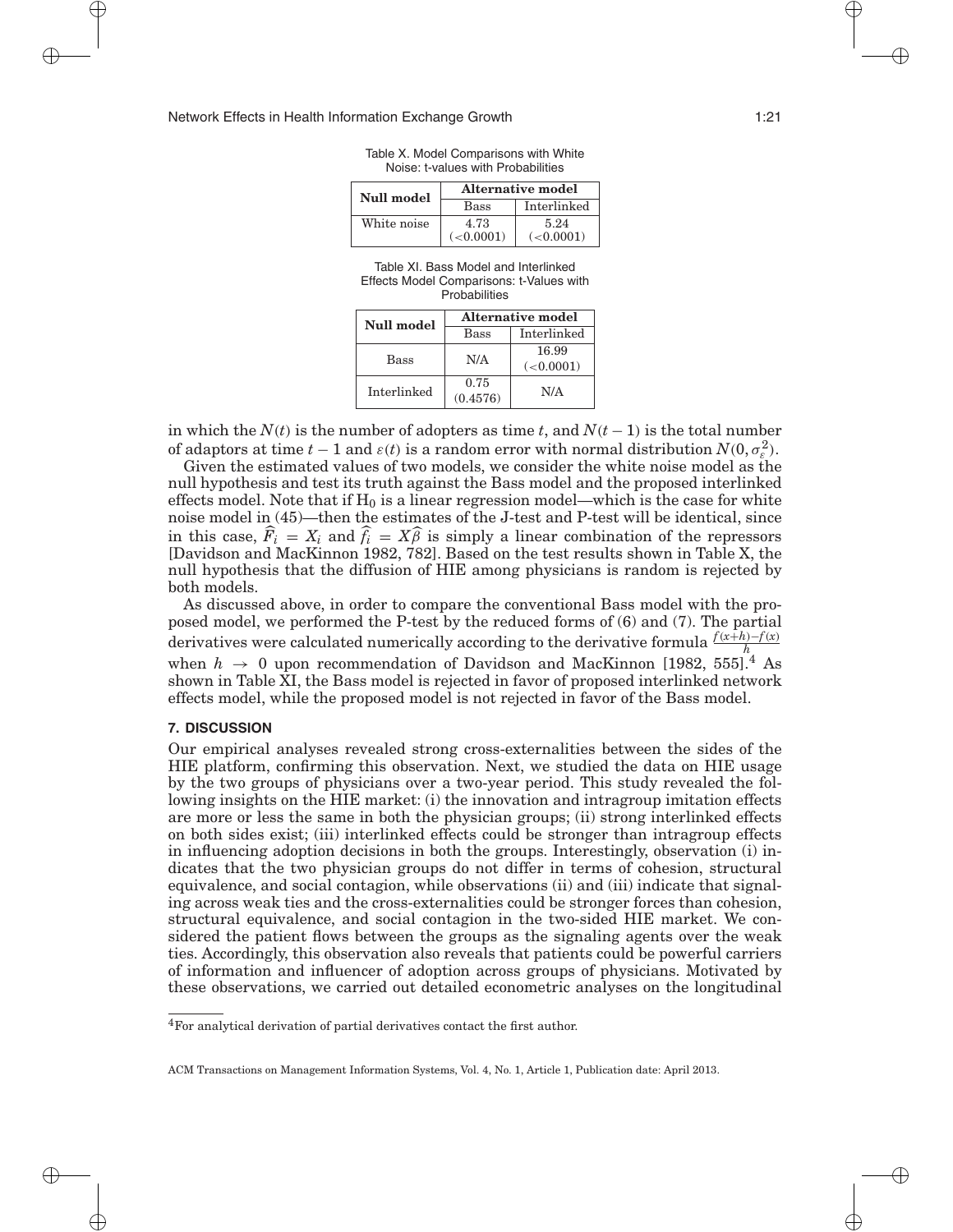data set, which led to the following conclusions. The longitudinal analyses statistically confirmed observations (i), (ii), and (iii) and also showed that the interlinked effect of primary care physicians on specialist is more powerful than that of specialists on primary care physicians. This important finding has strong strategic implications and provides a basis for designing effective HIE marketing strategies to enhance adoption and create sustainable business models for such platforms.

We have investigated the direct and indirect network effects among and between two groups of HIE users, primary care physicians, and specialists. We have shown that the intralinked network effects among both primary care physicians and specialists are weaker than the interlinked network effects between them. Moreover, the interlinked effect of primary care physicians is the strongest among all. This finding is of crucial importance in designing both marketing strategies and pricing models for the HIE platforms. Pricing models in multisided networks are designed to attract the most possible members to both sides by subsidizing the membership fees for the most influential side. The findings of this research about the great externality effect of primary care physicians can be used in the venue of designing pricing models to attract more members to the system. Since the governmental supports of the HIE systems will gradually lessen in the near future, platforms have to design stable business models for their survival. The findings of this research will not only be of interest to designing pricing models, but also in creating different marketing campaigns for attracting the greatest number of potential members.

We have also compared the performance of our model against the conventional Bass model, and have statistically shown that our version of that model is a better tool for predicting the market fluctuation and understanding the underlying derivers of adoption in the HIE market. This model is fairly general and can be easily applied in other contexts of multisided markets, such as online dating websites and credit card platforms. We are currently working on an extended version of this model, which can be used in estimating the market growth in platforms that connect more than two sides.

## **8. CONCLUSION**

We have developed a comprehensive model to predict diffusion of HIE, based not only on imitation and innovation factors within the market, but also based on external sources of influence form other segments of the market. These sources of influence are driven by weak ties, signaling, and increased value of the system accrued due to HIE participation of others, structural equivalence and cohesion factors. This model could also be used to predict diffusion of other similar innovations and market types. We have demonstrated the network effects through a detailed longitudinal study of adoptions in an HIE. We have also statistically established the validity of the model, symmetry in the diffusion data, and the statistical preference over the traditional Bass adoption model.

Our analysis reveals that the word-of-mouth effect and the increased value proposition are present not only within groups in the healthcare market but also have a strong impact on HIE adoption between groups. We have further analyzed a usage date set to determine the patient flow between and within the two groups. Results from this analysis explain the previous findings and confirms the validity of our conclusions about the interlinked effects on adoption.

The findings of this research can be used to develop marketing strategies for promoting adoption of HIE systems among different groups of healthcare providers. Considering the findings about the higher impact of primary care physicians on specialists, we may conclude that the marketing recourses are to be focused on attracting more primary care physicians. A limitation of this study could be the relatively short period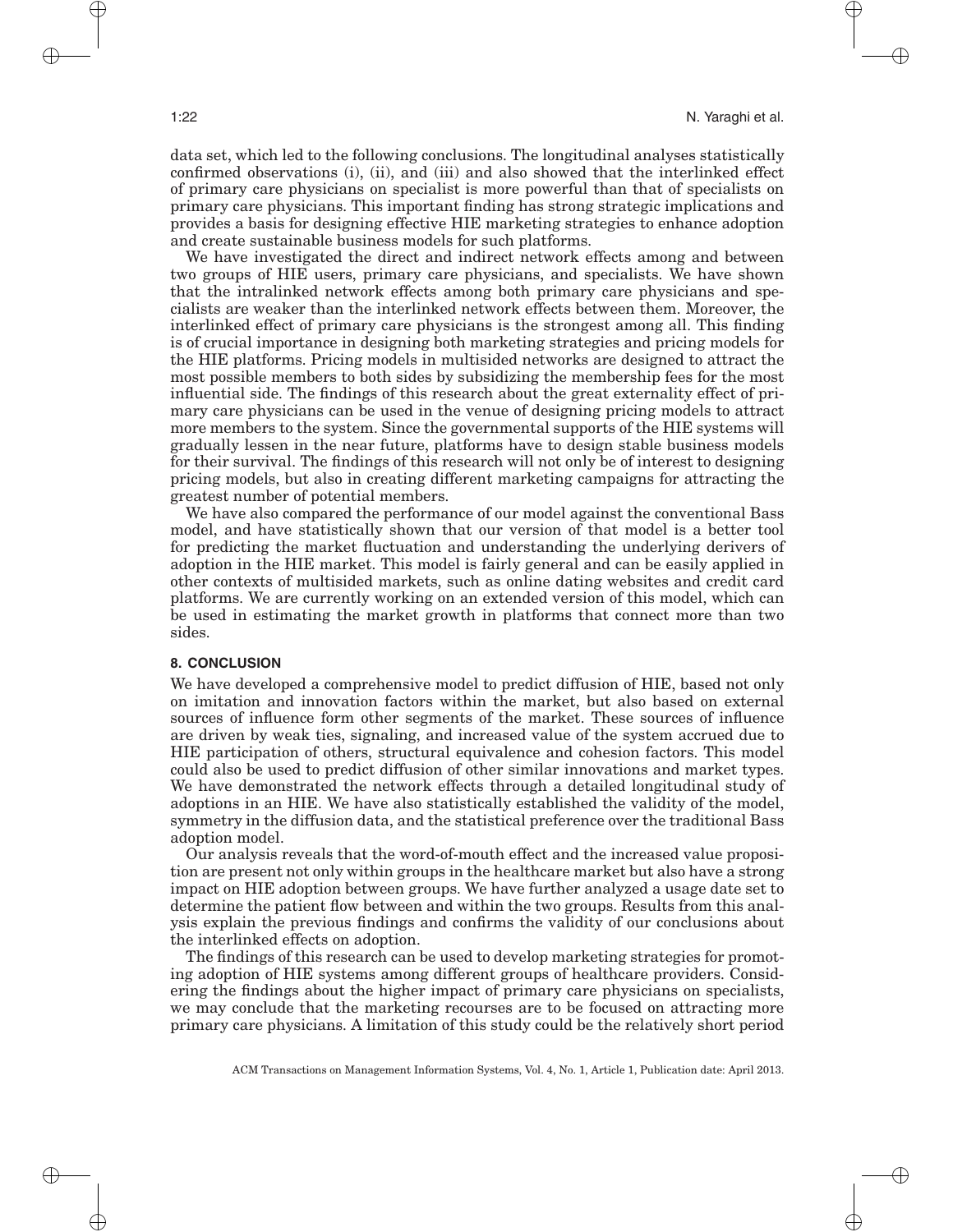time for adoptions (32 months) since the innovation was introduced. However, the idea of HIE itself is fairly new in the US market and it is most likely to take several years before the technology matures. In this context, this research initiates a productive line of research on HIE adoption, and will serve as the foundations for further research as our experience with such systems grow over time. Some of the important areas of future research that emerge from this work are the inclusion of the impact of targeted marketing on HIE adoption, study of usage levels and their interactions with the adoption of health exchanges, and research on the impacts of the economic policies of the federal and state governments on the adoption of healthcare exchanges. On a more conceptual level, studies on the different underlying social networks and their interactions would shed considerable light on the social behaviors guiding the adoption of HIE systems. We are currently pursuing some of these avenues.

# **APPENDIX**

This appendix presents the derivation of Eqs. (6) and (7) from Eqs. (4) and (5). We derive  $Eq. (7)$  from Eq. (5). Eq. (6) is driven from Eq. (4) in a similar way.

Consider Eq. (5):  $f_2(t) = [p_2 + q_2 F_2(t) + q_{12} F_1(t)] [1 - F_2(t)].$ Since  $f(t) = \frac{dF(t)}{dt}$  we can write Eq. (5) as

$$
\frac{dF_2(t)}{dt} = [p_2 + q_2 F_2(t) + q_{12} F_1(t)] [1 - F_2(t)] \tag{8}
$$

(by substituting  $f_2(t)$  by  $\frac{dF_2(t)}{dt}$  in Eq. (5)). And thus

$$
\frac{1}{[p_2 + q_2 F_2(t) + q_{12} F_1(t)] [1 - F_2(t)]} dF_2(t) = dt.
$$
 (9)

Integration of both sides of Eq. (9) results in

$$
\int \frac{1}{[p_2 + q_2 F_2(t) + q_{12} F_1(t)] [1 - F_2(t)]} dF_2(t) = t + D,\tag{10}
$$

Which can be simplified as

$$
F_2(t) = \frac{q_2 - p_2 e^{-(t+D)(q_2 + p_2 + q_{12}F_1(t))} - q_{12}F_1(t)e^{-(t+D)(q_2 + p_2 + q_{12}F_1(t))}}{q_2(1 + e^{-(t+D)(q_2 + p_2 + q_{12}F_1(t))})}.
$$
(11)

In addition we must have

$$
F_2(0) = 0 \text{ and } (12a)
$$

$$
F_1(0) = 0,\t(12b)
$$

that is, nobody adopts the HIE system before it starts. Solving the equation system consisting of Eqs. (11), (12a), and (12b), we obtain the value of *D* as

$$
D = -\frac{1}{q_2 + p_2} \ln \frac{q_2}{p_2}.
$$
 (13)

Substituting Eq. (13) back into Eq. (11), we have

$$
F_2(t) = \frac{1 - e^{-(p_2 + q_2)t + q_{12}F_1(t)(\frac{1}{q_2 + p_2}\ln\frac{q_2}{p_2} - t)} - \frac{q_{12}}{p_2}F_1(t)e^{-(p_2 + q_2)t + q_{12}F_1(t)(\frac{1}{q_2 + p_2}\ln\frac{q_2}{p_2} - t)} - \frac{q_{22}}{p_2}e^{-(p_2 + q_2)t + q_{12}F_1(t)(\frac{1}{q_2 + p_2}\ln\frac{q_2}{p_2} - t)} + 1}.
$$
 (14)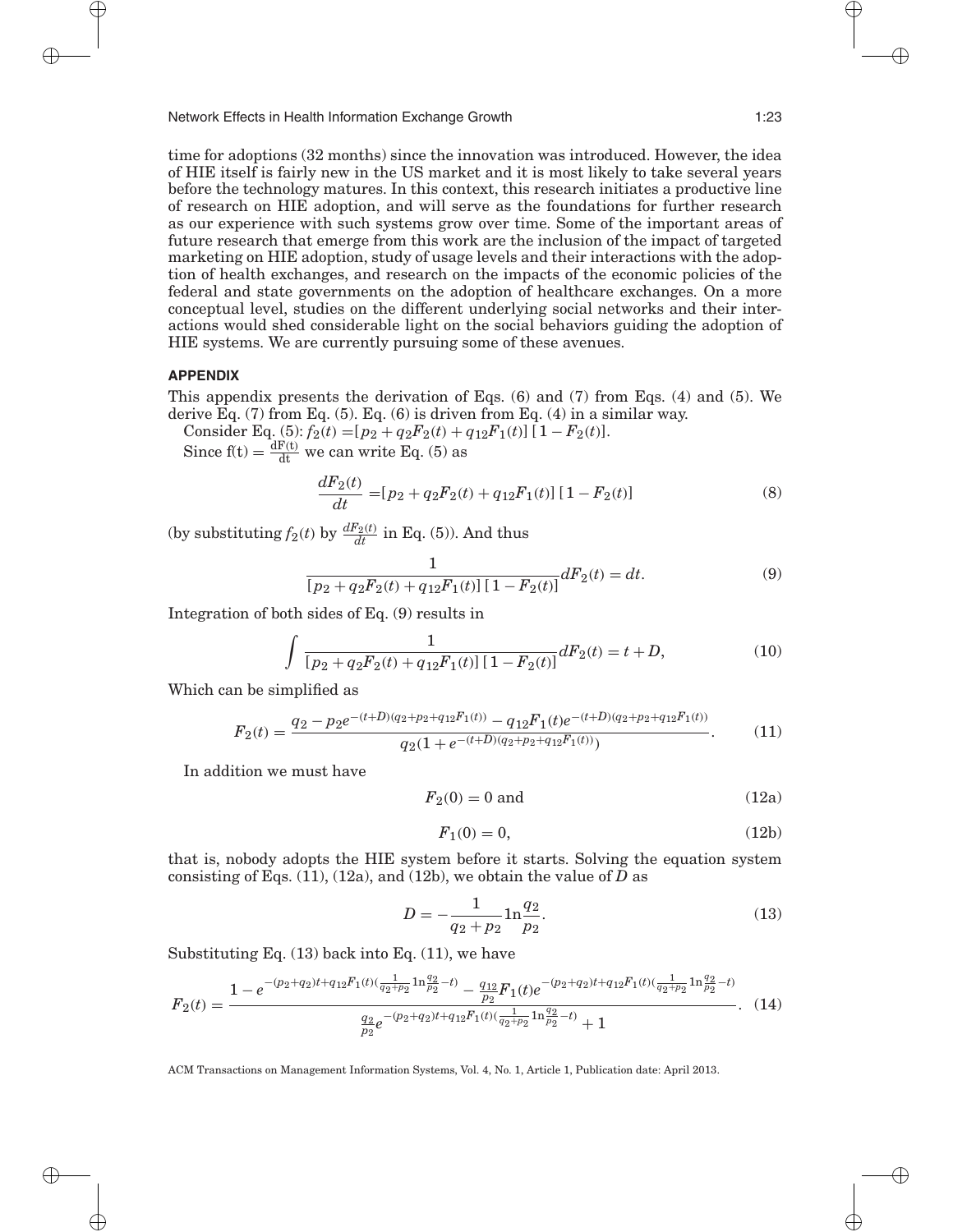Finally, since  $Y_1(t) = m_1 F_1(t)$  and  $Y_2(t) = m_2 F_2(t)$ , we can derive Eq. (14) as

$$
Y_2(t)=m_2\frac{1-e^{-(p_2+q_2)t+\frac{q_{12}}{m_1}Y_1(t)(\frac{1}{p_2+q_2}\ln\frac{q_2}{p_2}-t)}-\frac{q_{12}}{p_2m_1}Y_1(t)e^{-(p_2+q_2)t+\frac{q_{12}}{m_1}Y_1(\frac{1}{p_2+q_2}\ln\frac{q_2}{p_2}-t)}{\frac{q_2}{p_2}e^{-(p_2+q_2)t+\frac{q_{12}}{m_1}m_1Y_1(t)(\frac{1}{p_2+q_2}\ln\frac{q_2}{p_2}-t)}+1}.
$$

Following the same steps, Eq. (6) is similarly derived from Eq. (4).

# **ACKNOWLEDGMENTS**

For their valuable comments, the authors are grateful to Russell Davidson, Hashem Pesaran, and the seminar participants in the 21st Workshop on Information Technologies and Systems (WITS).

The results presented in this article rely on the data collected at HEALTHeLINK. We thank Dan Porreca and John Grieser for their support.

#### **REFERENCES**

- Agarwal, R., Angst, C. M., DesRoches, C. M., and Fischer, M. A. 2010a. Technological viewpoints (frames) about electronic prescribing in physician practices. *J. Amer. Med. Inf. Assoc. 17*, 4, 425–431.
- Agarwal, R., Gao, G. (Gordon), DesRoches, C., and Jha, A. K. 2010b. Research commentary–The digital transformation of healthcare: Current status and the road ahead. *Inf. Syst. Res. 21*, 4, 796–809.
- Anderson, C. L. and Agarwal, R. 2011. The digitization of healthcare: Boundary risks, emotion, and consumer willingness to disclose personal health information. *Inf. Syst. Res. 22*, 3, 469–490.
- Anderson, J. G., Jay, S. J., Anderson, M., and Hunt, T. J. 2002. Evaluating the capability of information technology to prevent adverse drug events: A computer simulation approach. *J. Amer. Med. Inf. Assoc. 9*, 5, 479–490.
- Angst, C. M. and Agarwal, R. 2009. Adoption of electronic health records in the presence of privacy concerns: The elaboration likelihood model and individual persuasion. *MIS Q. 33*, 2, 339–370.
- Armstrong, M. 2006. Competition in two-sided markets. *RAND J. Econ. 37*, 3, 668–691.
- Audet, A. M., Doty, M. M., Peugh, J., Shamasdin, J., Zapert, K., and Schoenbaum, S. 2004. Information technologies: When will they make it into physicians' black bags? *Medscape General Med. 6*, 4.
- Baicker, K. and Skinner, J. 2011. Health care spending growth and the future of U.S. tax rates. *Tax Policy Econ. 25*, 1, 39–68.
- Baldwin, C. Y. and Clark, K. B. 2000. *Design Rules: The Power of Modularity*. MIT Press, Cambridge, MA.
- Bass, F. M. 1969. A new product growth for model consumer durables. *Manage. Sci. 15*, 6.
- Bates, D. W., Leape, L. L., Cullen, D. J., et al. 1998. Effect of computerized physician order entry and a team intervention on prevention of serious medication errors. *J. Amer. Med. Assoc. 280*, 15, 1311–1316.
- Bender, M. W., Mitwalli, A. H., and Van Kuiken, S. J. 2005. What's holding back online medical data. *McKinsey Q. 6*.
- Bieszk, N., Patel, R., Heaberlin, A., Wlasuk, K., and Zarowitz, B. 2003. Detection of medication nonadherence through review of pharmacy claims data. *Amer. J. Health Syst. Pharm. 60*, 4, 360–366.
- Blumenthal, D. and Tavenner, M. 2010. The "meaningful use" regulation for electronic health records. *New England J. Med. 363*, 6, 501–504.
- Brennan, P. F., Ferris, M., Robinson, S., Wright, S., and Marquard, J. 2005. Modeling participation in the NHII: Operations research approach. In *Proceedings of the Annual AMIA Symposium.* 76–80.
- Burt, R. S. 1987. Social contagion and innovation: Cohesion versus structural equivalence. *Amer. J. Sociology*, 1287–1335.
- Caillaud, B. and Jullien, B. 2003. Chicken & egg: Competition among intermediation service providers. *RAND J. Econ.* 309–328.
- Congressional Budget Office. 2010. The long-term budget outlook.
- Cox, D. R. 1962. Further results on tests of separate families of hypotheses. *J. Royal Stat. Soc. Series B (Methodol.),* 406–424.
- CW, B. and E, H. 2005. Use of computerized clinical support systems in medical settings: United States, 2001-03. *Advance Data 353*, 1.
- Davidson, R. and MacKinnon, J. G. 1981. Several tests for model specification in the presence of alternative hypotheses. *Econometrica: J. Econometric Soc.* 781–793.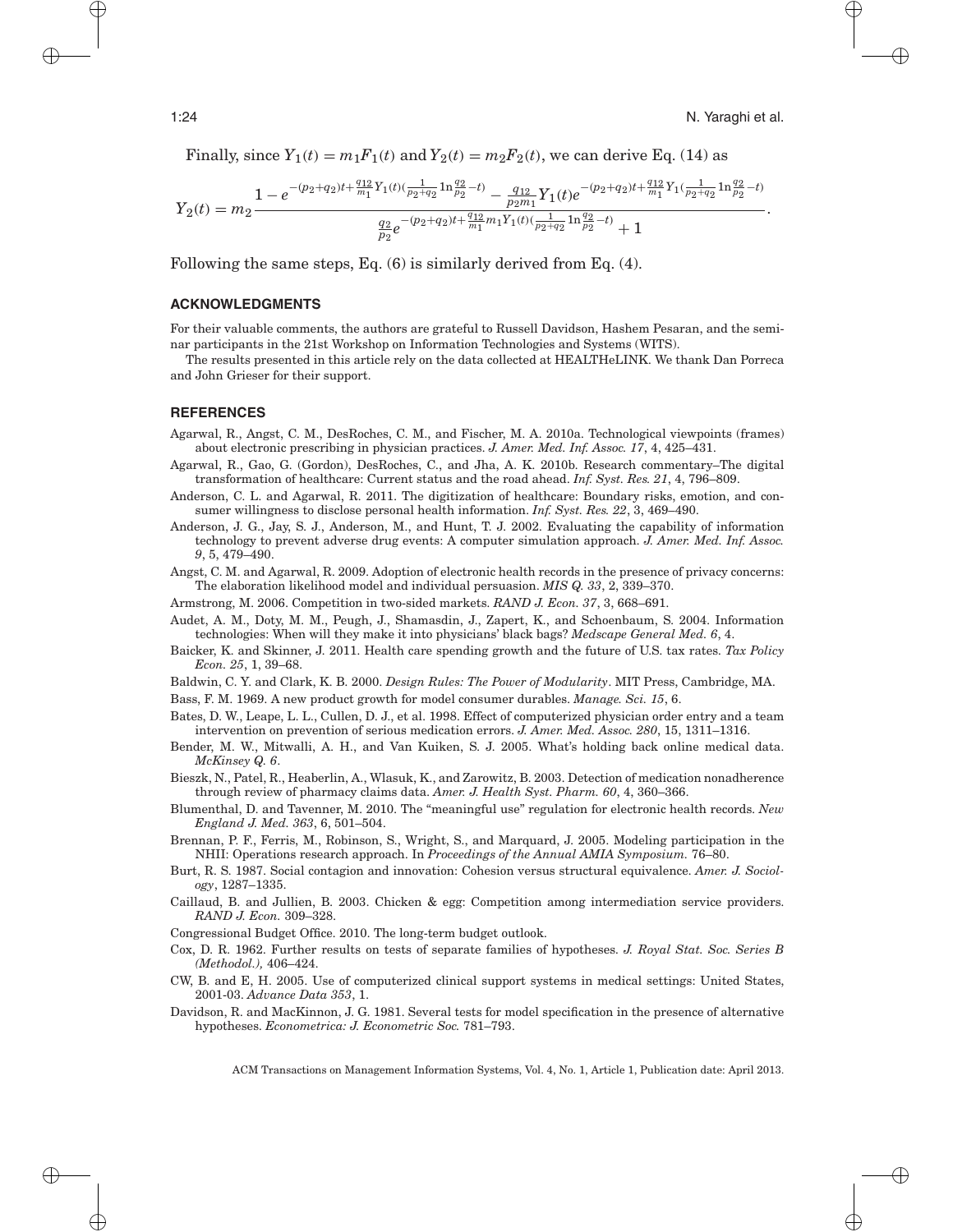- Davidson, R. and MacKinnon, J. G. 1982. Some non-nested hypothesis tests and the relations among them. *Rev. Econ. Stud. 49*, 4, 551–565.
- DesRoches, C. M., Campbell, E. G., Rao, S. R., et al. 2008. Electronic health records in ambulatory care—A national survey of physicians. *New England J. Med. 359*, 1, 50–60.
- Evans, D. S. 2003. Antitrust economics of multi-sided platform markets. *Yale J. Reg. 20*, 325.
- Evans, D. S. and Schmalensee, R. 2007. *Catalyst Code: The Strategies Behind the World's Most Dynamic Companies*. Harvard Business School Press, Boston, MA.
- Fontaine, P., Ross, S. E., Zink, T., and Schilling, L. M. 2010a. Systematic review of health information exchange in primary care practices. *J. Amer. Board Family Med. 23*, 5, 655–670.
- Fontaine, P., Zink, T., Boyle, R. G., and Kralewski, J. 2010b. Health information exchange: Participation by Minnesota primary care practices. *Arch. Intern. Med. 170*, 7, 622–629.
- Ford, E. W., Menachemi, N., and Phillips, M. T. 2006. Predicting the adoption of electronic health records by physicians: When will health care be paperless? *J. Amer. Med. Inf. Assoc. 13*, 1, 106–112.
- Ganesh, J., Kumar, V., and Subramaniam, V. 1997. Learning effect in multinational diffusion of consumer durables: An exploratory investigation. *J. Acad. Market. Sci. 25*, 3, 214.
- Gawer, A. 2009. *Platforms, Markets and Innovation*. Edward Elgar Publishing.
- Granovetter, M. S. 1973. The strength of weak ties. *Amer. J. Sociol.*1360–1380.
- Hincapie, A. L., Warholak, T. L., Murcko, A. C., Slack, M., and Malone, D. C. 2010. Physicians' opinions of a health information exchange. *J. Amer. Med. Inf. Assoc.*
- Hosking, J. R. M. 1990. L-moments: Analysis and estimation of distributions using linear combinations of order statistics. *J. Royal Stat. Soc. Series B (Methodol.)*, 105–124.
- Hu, Q., Saunders, C., and Gebelt, M. 1997. Research report: Diffusion of information systems outsourcing: A reevaluation of influence sources. *Inf. Syst. Res. 8*, 3, 288.
- Jha, A. K., DesRoches, C. M., Campbell, E. G., et al. 2009. Use of electronic health records in US hospitals. *New England J. Med. 360*, 16, 1628–1638.
- Jiang, Z., Bass, F. M., and Bass, P. I. 2006. Virtual Bass model and the left-hand data-truncation bias in diffusion of innovation studies. *Int. J. Res. Market. 23*, 1, 93–106.
- Kumar, V. and Krishnan, T. V. 2002. Multinational diffusion models: An alternative framework. *Market. Sci.* 318–330.
- Lin, W. T. and Shao, B. 2000. The relationship between user participation and system success: A simultaneous contingency approach. *Inf. Manage. 37*, 6, 283–295.
- Loh, L. and Venkatraman, N. 1992. Diffusion of information technology outsourcing: Influence sources and the Kodak effect. *Inf. Syst. Res. 3*, 4, 334.
- MacKinnon, J. G. 1983. Model specification tests against non-nested alternatives. *Economet. Rev. 2*, 1, 85–110.
- Mahajan, V., Muller, E., and Bass, F. M. 1990. New product diffusion models in marketing: A review and directions for research. *J. Market. 54*, 1, 1–26.
- Mandrekar, J. N., Mandrekar, S. J., and Cha, S. S. 2007. SAS® Macros for assessing the symmetry of a dataset. *SAS Global Forum*, SAS Institute, Cary, NC.
- Miller, A. R. and Tucker, C. 2009. Privacy protection and technology diffusion: The case of electronic medical records. *Manage. Sci. 55*, 7, 1077–1093.
- Ozdemir, Z., Barron, J., and Bandyopadhyay, S. 2011. An analysis of the adoption of digital health records under switching costs. *Inf. Syst. Res. 22*, 3, 491–503.
- Parker, G. G. and Van Alstyne, M. W. 2005. Two-sided network effects: A theory of information product design. *Manage. Sci.* 1494–1504.
- Peres, R., Muller, E., and Mahajan, V. 2010. Innovation diffusion and new product growth models: A critical review and research directions. *Int. J. Res. Market. 27*, 2, 91–106.
- Pesaran, M. H. 1974. On the general problem of model selection. *Rev. Econ. Stud. 41*, 2, 153–171.
- Pesaran, M. H. and Deaton, A. S. 1978. Testing non-nested nonlinear regression models. *Econometrica: J. Econom. Soc.* 677–694.
- Poon, E. G., Blumenthal, D., Jaggi, T., Honour, M. M., Bates, D. W., and Kaushal, R. 2004. Overcoming barriers to adopting and implementing computerized physician order entry systems in US hospitals. *Health Affairs 23*, 4, 184–190.
- Putsis W. P., Jr., Balasubramanian, S., Kaplan, E. H., and Sen, S. K. 1997. Mixing behavior in cross-country diffusion. *Market. Sci.* 354–369.
- Randles, R. H., Fligner, M. A., G. E. P., II, and Wolfe, D. A. 1980. An asymptotically distribution-free test for symmetry versus asymmetry. *J. Amer. Stat. Assoc. 75*, 369, 168–172.